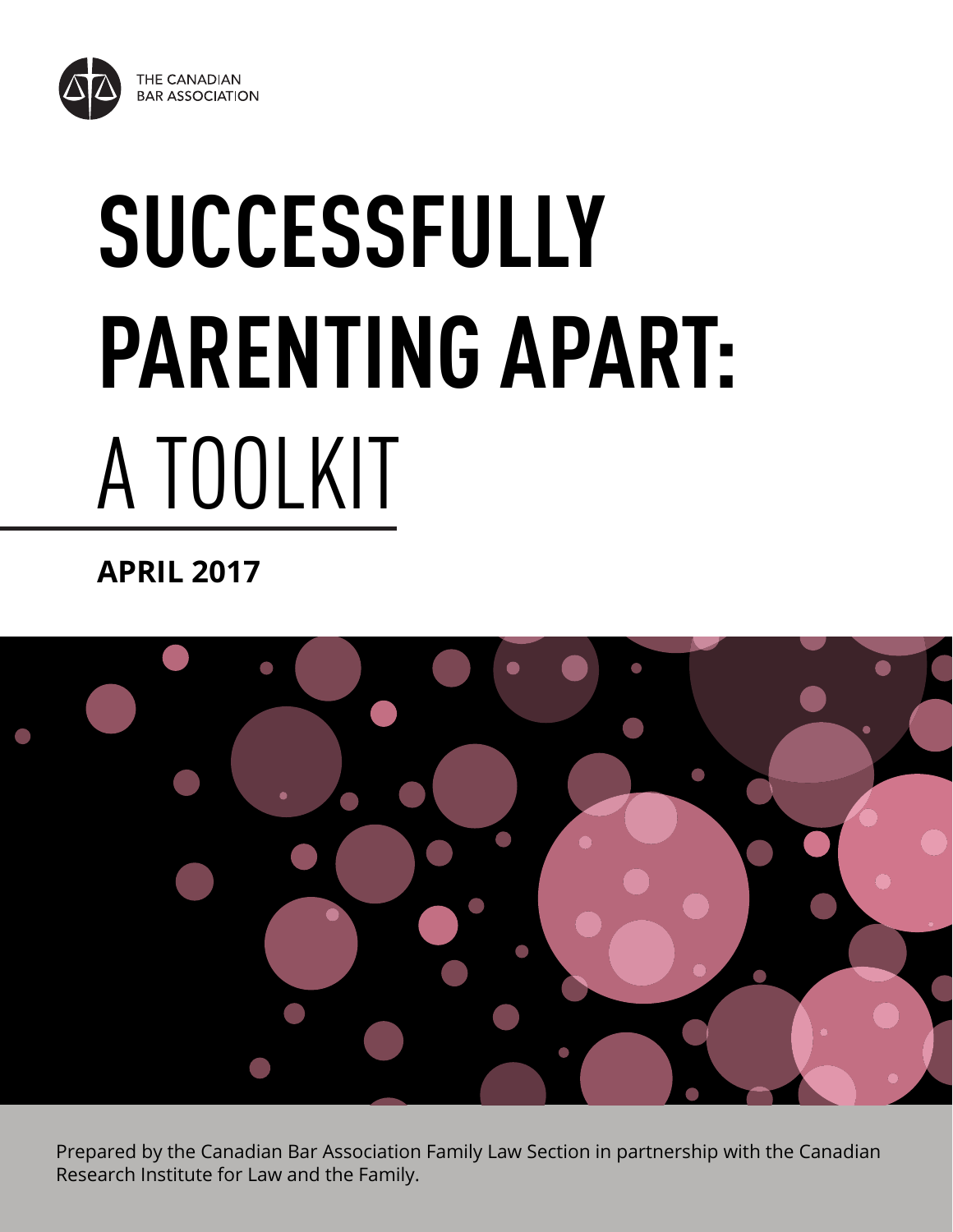# **III SUCCESSFULLY PARENTING APART: A TOOLKIT**

April 2017 © Canadian Bar Association 865 Carling Avenue, Suite 500, Ottawa, ON K1S 5S8 Tel.: (613) 237-2925 / (800) 267-8860 / Fax: (613) 237-0185

Prepared by the Canadian Bar Association Family Law Section in partnership with the Canadian Research Institute for Law and the Family.

www.cba.org

ISBN: 978-1-927014-37-0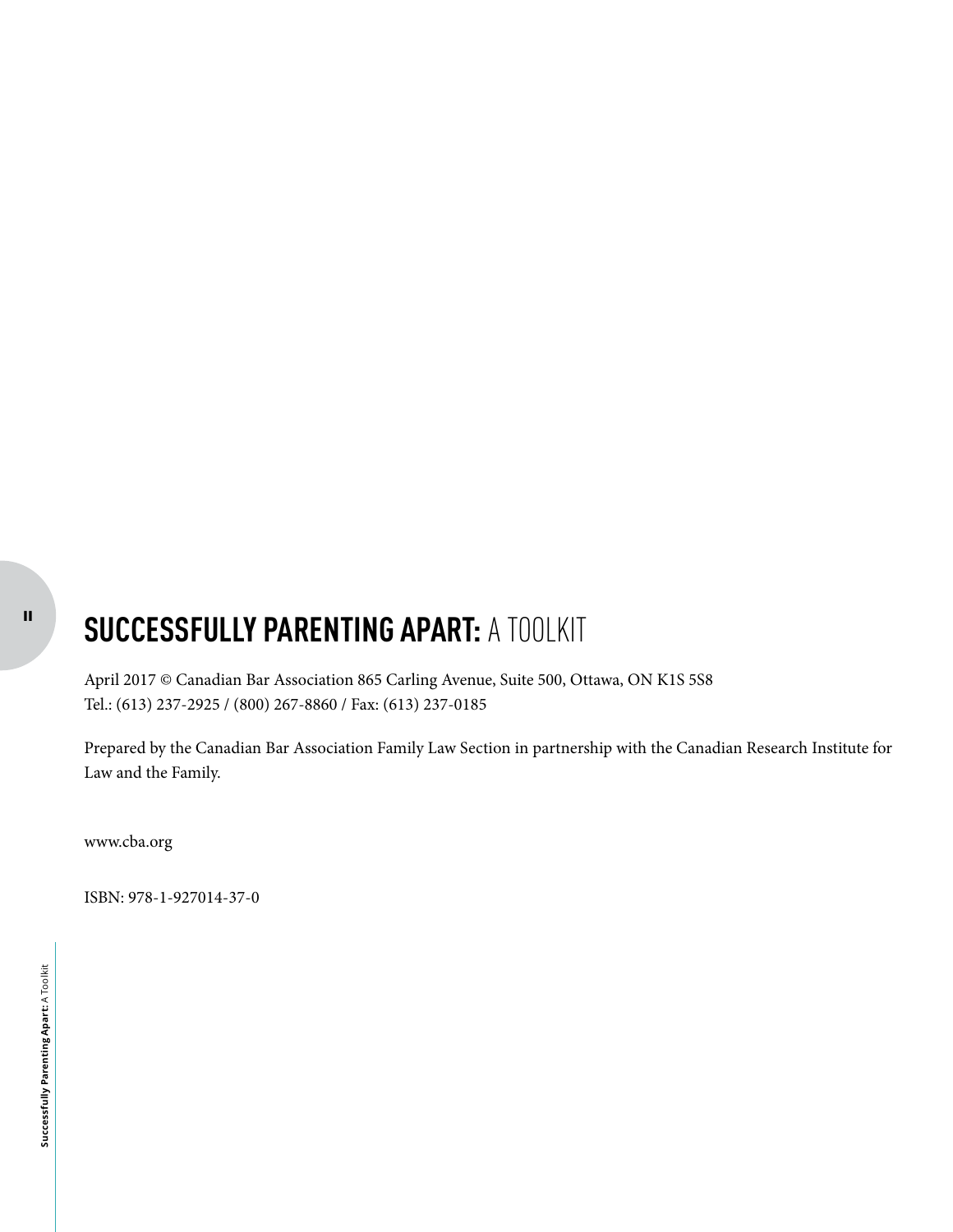## TABLE OF CONTENTS

| 1. |                                                                                          |    |
|----|------------------------------------------------------------------------------------------|----|
| 2. |                                                                                          |    |
| 3. |                                                                                          |    |
| 4. |                                                                                          |    |
| 5. |                                                                                          |    |
| 6. |                                                                                          |    |
|    |                                                                                          |    |
|    |                                                                                          |    |
| 7. | Mediation, arbitration, collaborative settlement processes and parenting coordination 35 |    |
|    |                                                                                          |    |
|    |                                                                                          |    |
|    |                                                                                          |    |
|    |                                                                                          |    |
| 8. |                                                                                          |    |
|    |                                                                                          |    |
|    |                                                                                          |    |
| 9. |                                                                                          |    |
|    |                                                                                          |    |
|    |                                                                                          |    |
|    |                                                                                          |    |
|    |                                                                                          |    |
|    |                                                                                          |    |
|    |                                                                                          |    |
|    |                                                                                          |    |
|    |                                                                                          |    |
|    |                                                                                          |    |
|    |                                                                                          |    |
|    |                                                                                          |    |
|    |                                                                                          |    |
|    |                                                                                          |    |
|    |                                                                                          | 81 |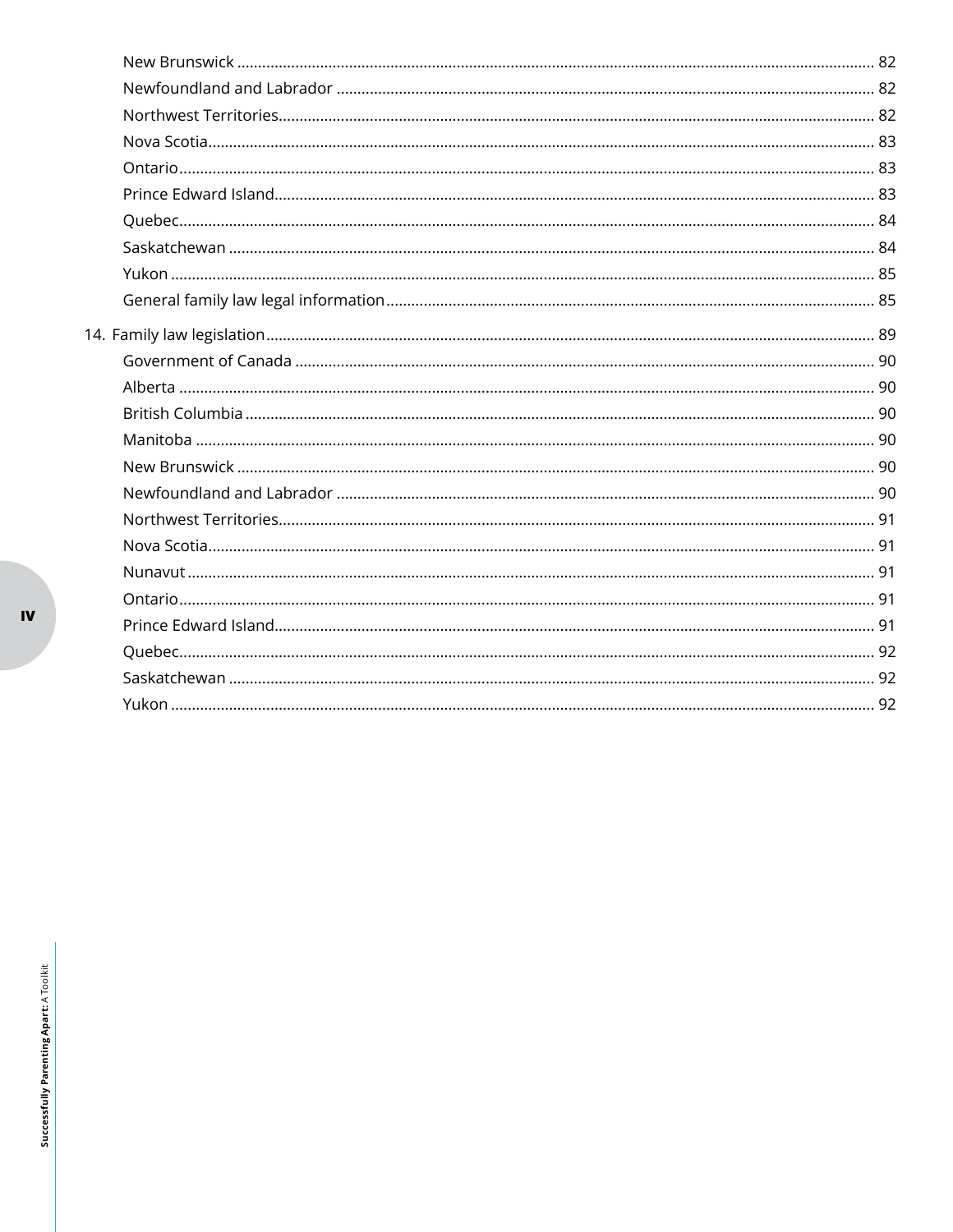## Introduction

This Toolkit organizes and consolidates on-line and print resources offering guidance, information, referrals and resources for resolving parenting challenges post-separation in ways most efective for children. It is primarily intended to increase family lawyers' awareness of the best available information to better assist parents in transforming their relationship from being a couple to being successful co-parents. As the frst point of contact for many separating parents, efective lawyers need to be aware of the best practices and social science on family restructuring, and should be equipped to easily direct parents to quality resources for further guidance and information.

We acknowledge and thank Justice Canada for their generous support for this project.

 Canadian Bar Association Family Law Section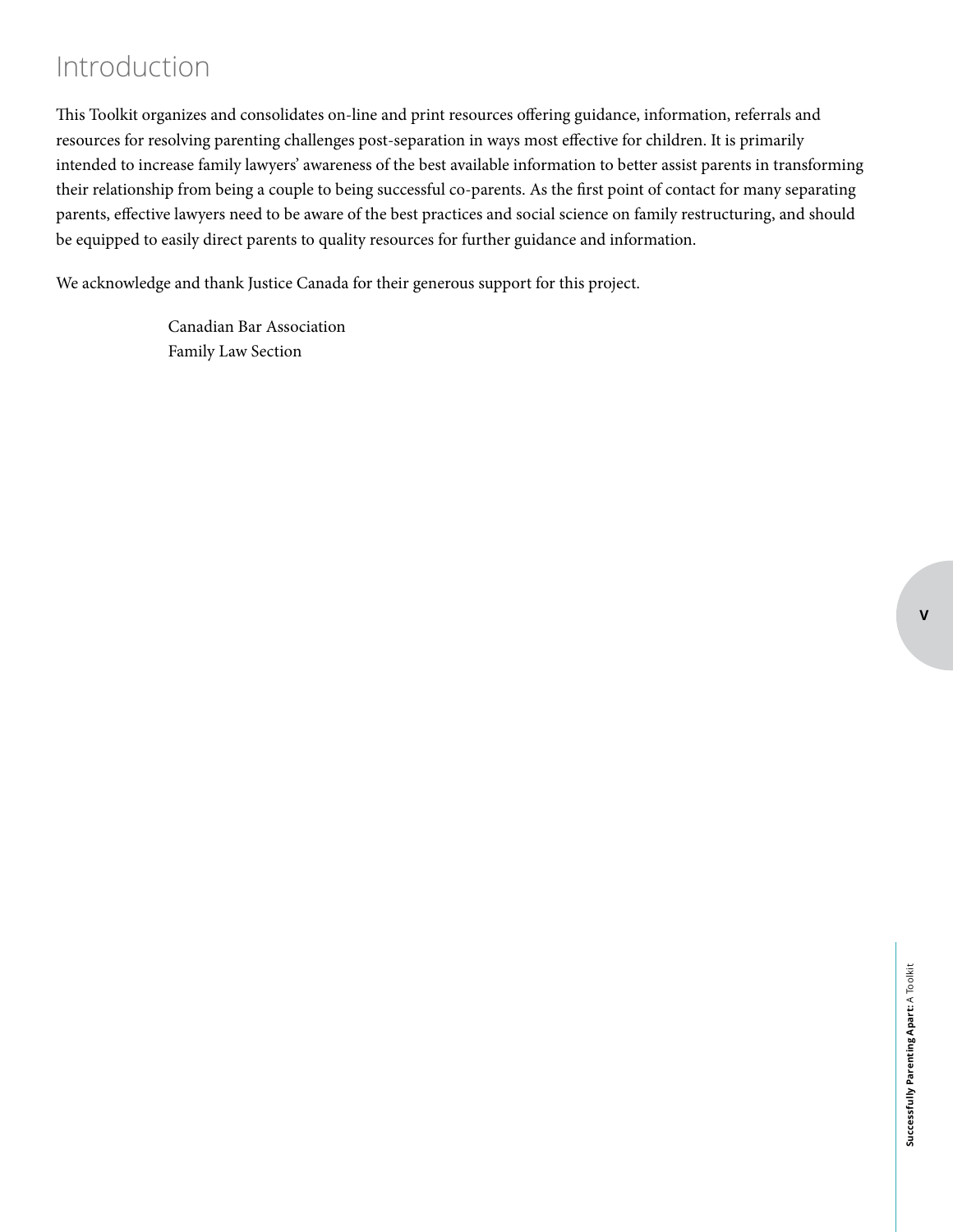## Using the Toolkit

This Toolkit is designed to equip lawyers to better assist separating parents. It contains a curated list of on- and offline resources offering information and guidance on parenting after separation and resolving parenting challenges, and is written to be as accessible and easy to understand as possible.

For lawyers, this Toolkit provides a digest of the best available information to help parents transform their relationship from being a couple to being partners in parenting. Lawyers are many parents' frst point of contact with the family justice system. In busy family law practices, lawyers may find it difficult to keep abreast of new public legal education materials useful to their clients. Tis Toolkit is intended to package and organize existing resources to promote frequent use and dissemination by family lawyers, to the beneft of families in transition.

For separating parents directed to particular chapters of the Toolkit, it identifes resources from respected, credible providers that are, for the most part, written in plain language. It will also help parents navigate the overwhelming amount of information currently available, steering them toward accurate and authoritative material.

Separating parents will beneft especially from the information in the frst section, which includes general and comprehensive material about parenting afer separation. Lawyers should consider directing every parent to that information. The remaining sections include more targeted information about specific circumstances or concerns, and parents can be referred to those individual issues as appropriate.

The information in this Toolkit is focused on parenting, rather than on law. It provides useful information, but **does not replace assistance from mental health professionals or lawyers.**

#### Contents

This Toolkit focusses on straightforward and non-technical resources. There is some duplication of resources to ensure that relevant resources are easily found under each heading. The Toolkit is not intended to be read cover to cover, but to be a reference consulted when needed.

The resources contained in this Toolkit are available online or at most bookstores, including those that accept online orders. We have not included materials available only by an in-person visit, like those from some parenting afer separation programs, and print materials that are not available online. The idea is that this information can be accessed from anywhere in Canada.

We provide 'cautions' when a resource requires advanced reading skills, describes agencies and resources particular to another country, or uses legal terminology or concepts diferent than those generally used in Canada.

#### Language

We use *separation* to describe parents' decision to end their relationship and live apart from each other. This separation may eventually result in divorce, but the separation itself has most impact on children, rather than the legal end of marriage. The term also applies to both married and unmarried parents not living together.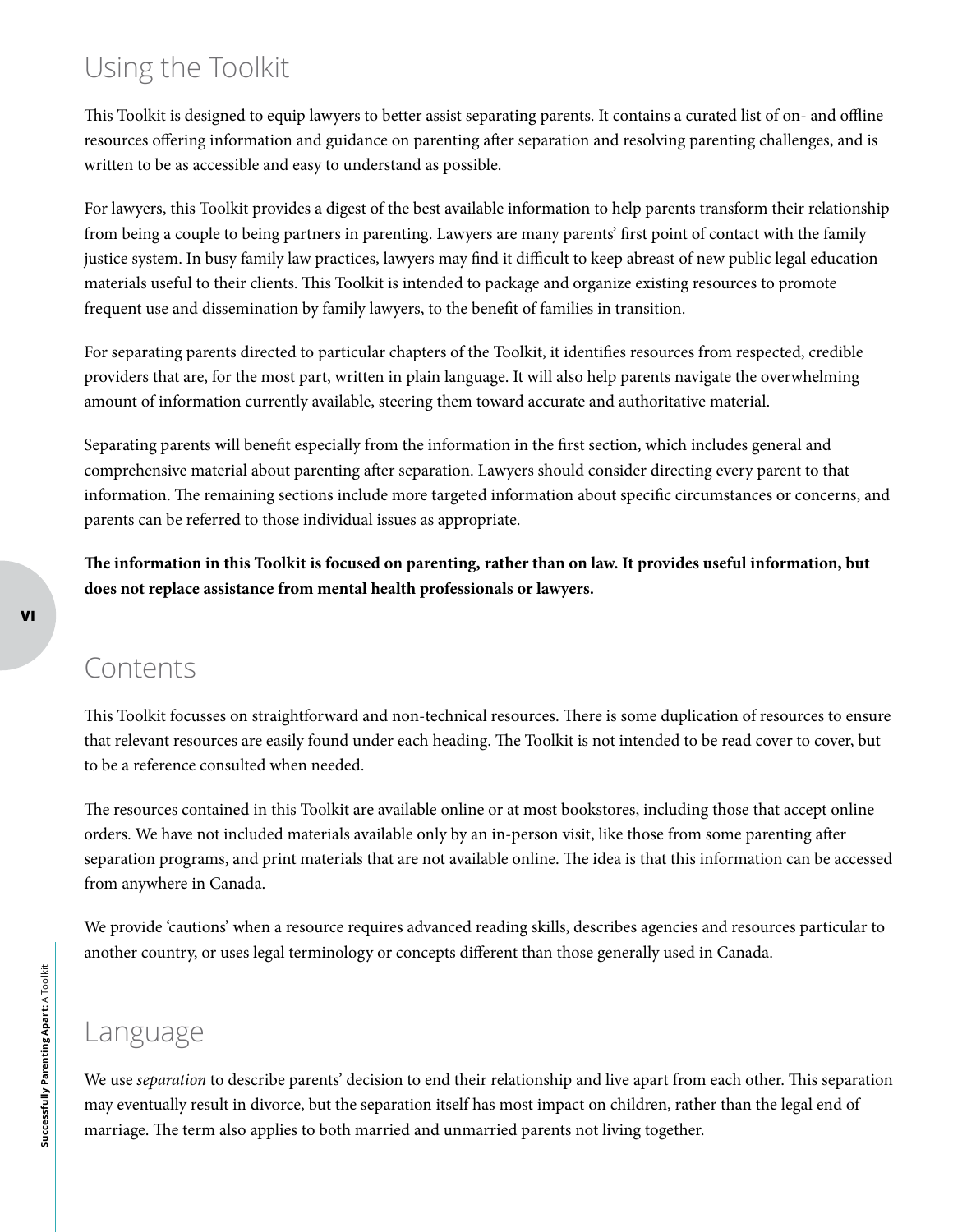We describe how parents care for their children after separation as *parenting apart*, and the formal arrangements parents make for the care of their children as parenting plans. Other, more legal phrases, like 'court orders', 'separation agreements', 'custody' and 'access' may also be used, but *parenting apart* and *parenting plans* are non-adversarial terms that work with terminology used across the country. These terms also address how parents actually care for their children after separation in a way that custody and access may not.

#### Feedback

We welcome your feedback. Please let us know if there are resources which should be included, or any that have become out of date or inaccurate and should be excluded. Please also let us know if you fnd that any of the links in this Toolkit have expired.

*(See end of report for contact information)*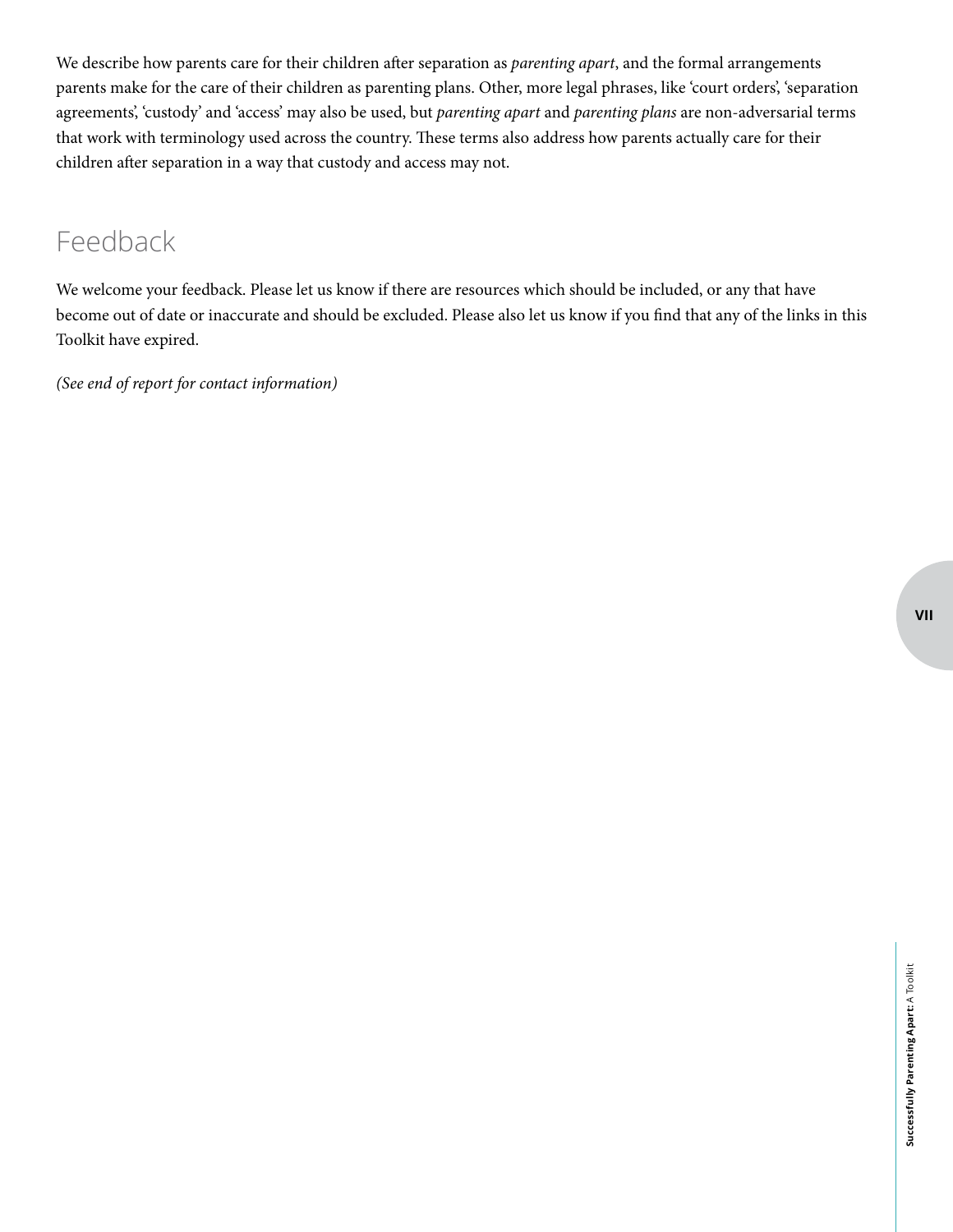Successfully Parenting Apart: A Toolkit **Successfully Parenting Apart:** A Toolkit

**VIII**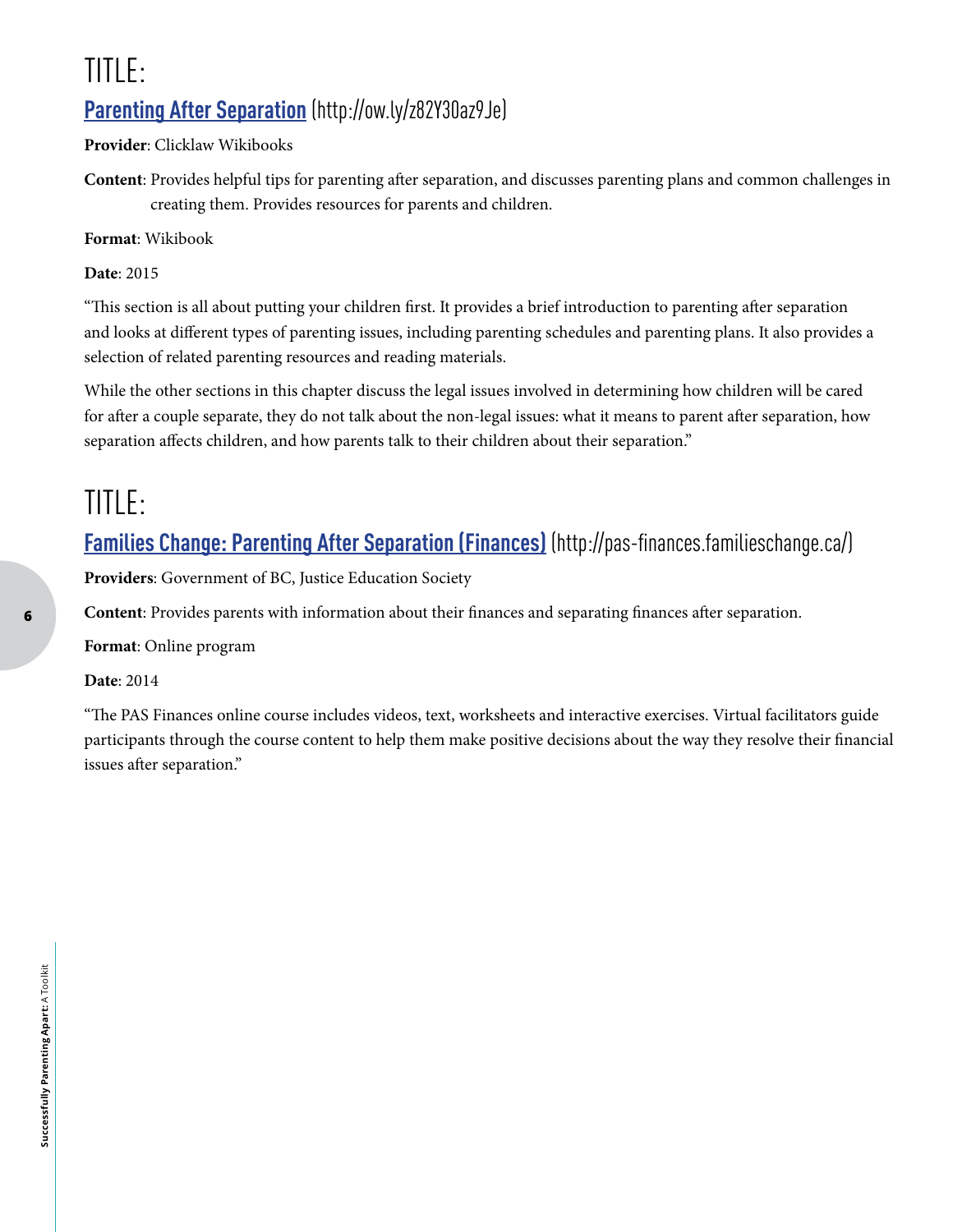# **2.** Children's experience of separation and conflict

Separation is difficult for both parents and children. Although a normal part of life for *adults, separation is often children's frst experience of crisis.*

*How children cope with their parents' separation depends largely on two key factors: the quality of the parent-child relationship during and after separation, and the extent of con fict between parents.* 

*Although challenges are common for children whose parents are separating, most can cope with their changing circumstances and are resilient. However, high levels of confict*  between parents increase the likelihood that children will have more difficulty adjusting.

*The resources in this chapter contain helpful information about how children experience confict and the steps parents can take to protect children from their confict.*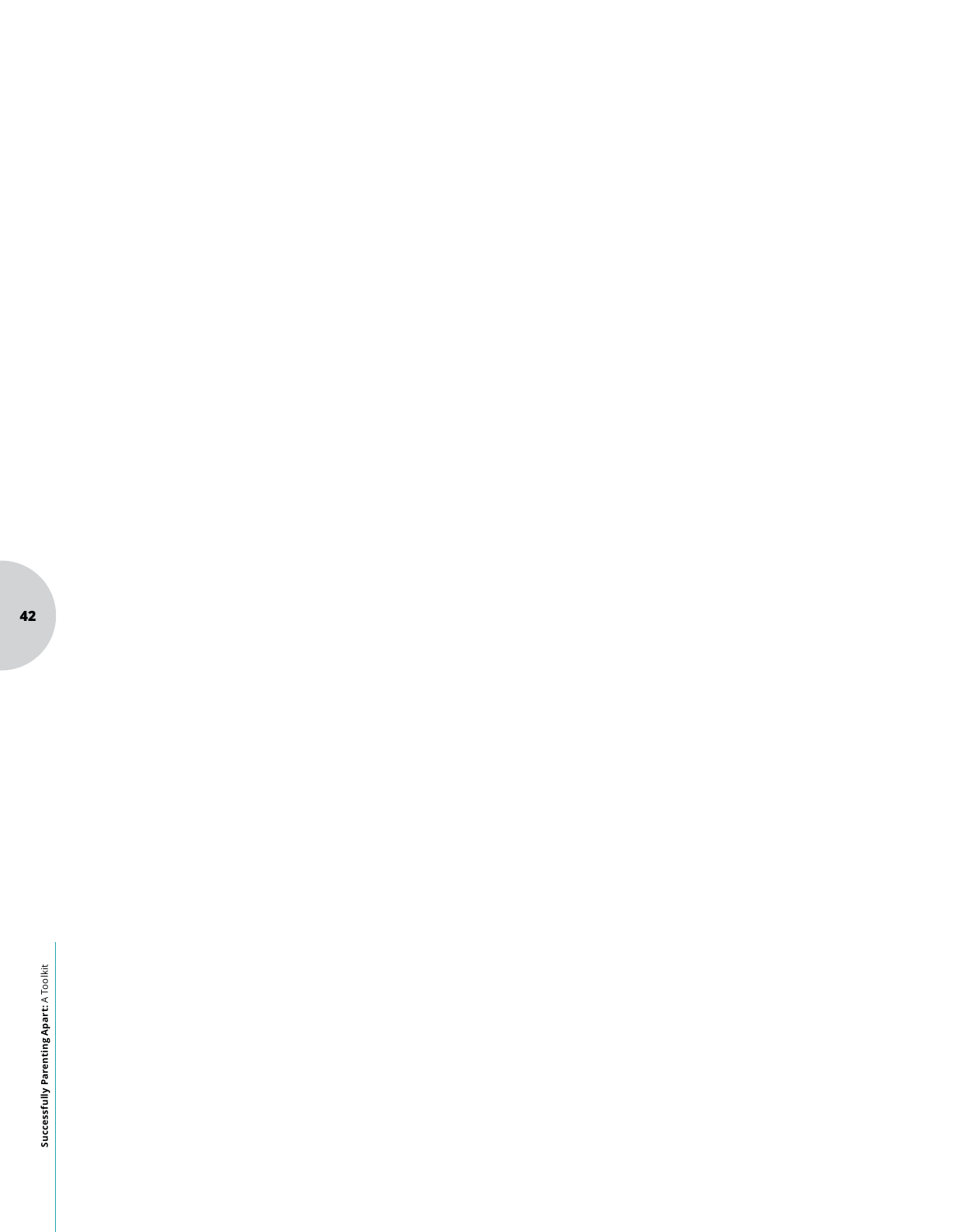# **8.** Navigating the court system

*Court can be challenging for people without legal training, given the special rules to follow, forms to fll out and diferent laws and diferent processes for diferent problems. However, sometimes people need to be in court to resolve a legal problem and can end up there without a lawyer.* 

*The resources in this chapter explain the court system, including that most provinces and territories have two levels of trial court. They also highlight that although the basic way courts work is the same, the forms they use and the rules that govern are diferent for each province and territory.*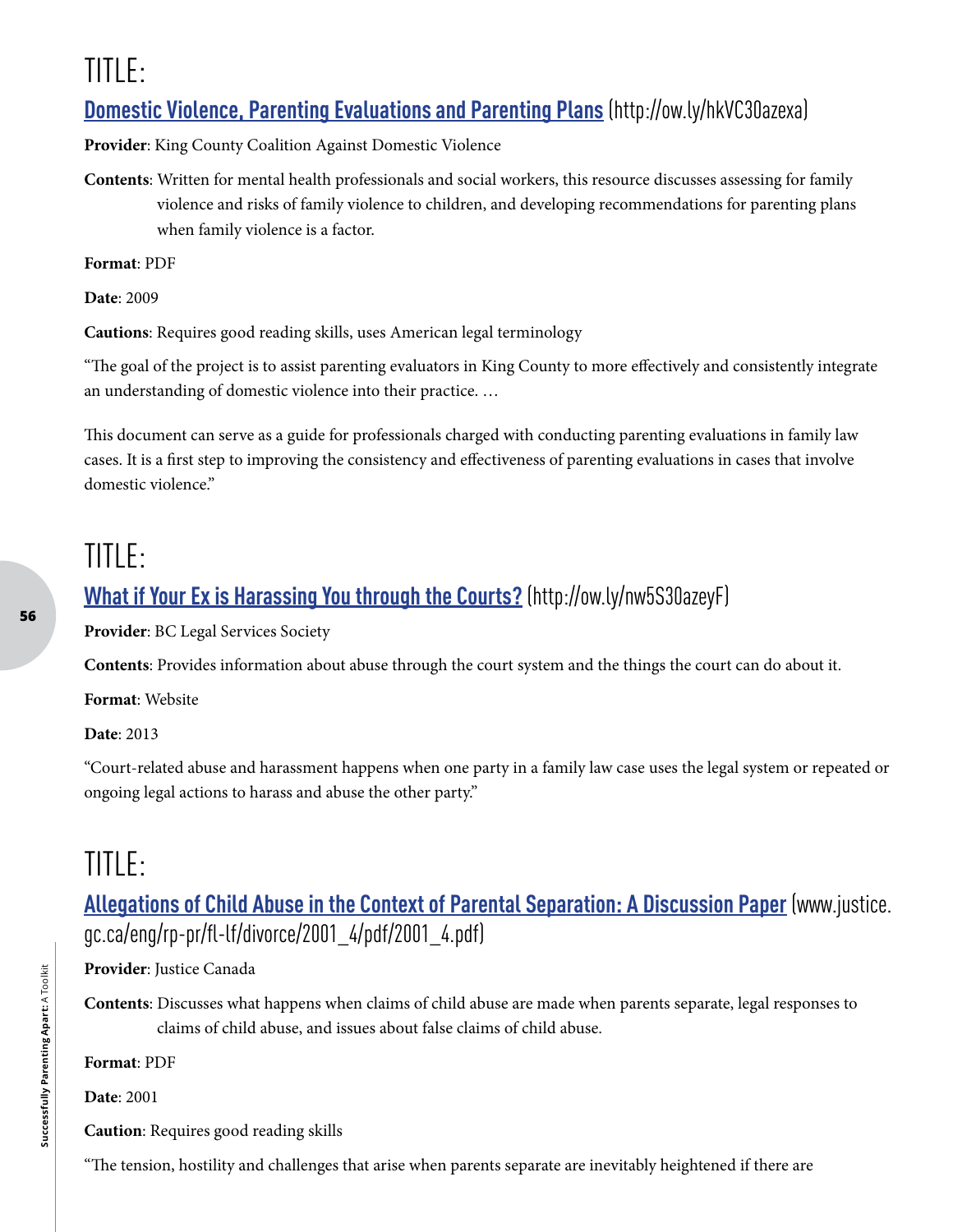allegations of child abuse. If the allegations are true, the child and a supportive parent will sufer; if those allegations are improperly dismissed by the courts as unfounded, the consequences for a child and a supporting parent can be devastating. An unfounded allegation can also have very damaging consequences for a child and the wrongly accused parent. This paper reviews what is known about these very difficult cases, and how our legal and social service systems try to achieve a balance between the various rights and interests that arise."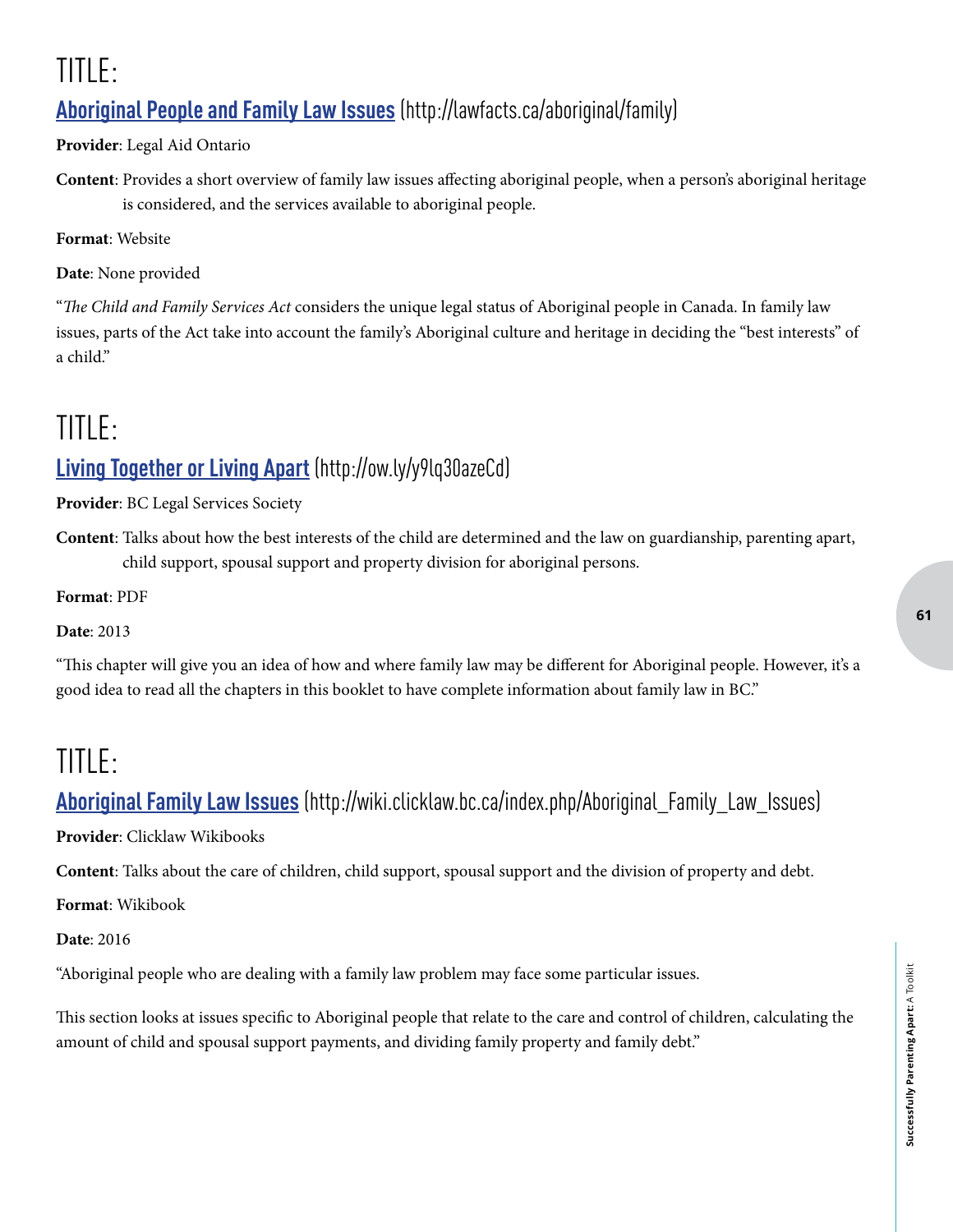# TITLE:

## **[Family Law Matters Involving Aboriginal People](https://www.nslegalaid.ca/wp-content/uploads/2016/06/PLE-AJ-Family-Law-Matters-Involving-Aboriginal-Peoples.pdf)** (http://ow.ly/2JKk30azeDF)

**Provider**: Legal Aid Nova Scotia

**Content**: Talks about the division of property, child support, spousal support, customary adoption and custody.

**Format**: PDF

**Date**: 2016

"The *Indian Act* does not cover subject matters such as: social services, health, education, housing, policing, etc. Because the *Indian Act* does not cover these areas, Provincial laws fll in some of the gaps.

The following six sections are meant to provide some insight into the interplay of Family Law issues involving Aboriginal Peoples."

### **Parenting and parenting apart**

## TITLE:

## **[Parenting: Legal Rights and Responsibilities](http://www.bearpaweducation.ca/sites/default/files/Parenting%20Guide%20Jan%202011.pdf)** (http://ow.ly/m3Kj30azeFy)

**Provider**: BearPaw Legal Education and Resource Centre

**Content**: Discusses issues about parenting for single parents, parents that are together and parents who are living apart, including pregnancy, naming children and establishing status under the *Indian Act*.

**Format**: PDF

#### **Date**: 2013

"Understanding the legal requirements of being a parent can be difficult. The purpose of this guide is to help new parents understand their rights and responsibilities when facing pregnancy and parenthood. The BearPaw Legal Education and Resource Centre … is mandated to provide legal information and education for Aboriginal people residing in the province."

## TITLE:

### **[Aboriginal Parenting After Separation](http://parents.apasbc.ca/files/downloads/APAS%20HBook%20(lowres).pdf)** (http://ow.ly/GRGD30azeHC)

**Provider**: Government of BC, Justice Education Society

**Content**: Provides information about helping children through separation, communication with the other parent, the legal issues involved in parenting after separation and making parenting plans.

### **Format**: PDF

### **Date**: 2007

"When parents separate or are living apart it is a very difficult time for children. They need love and support at this time and throughout the period when parents are living apart as all members of their family are adjusting to a new life.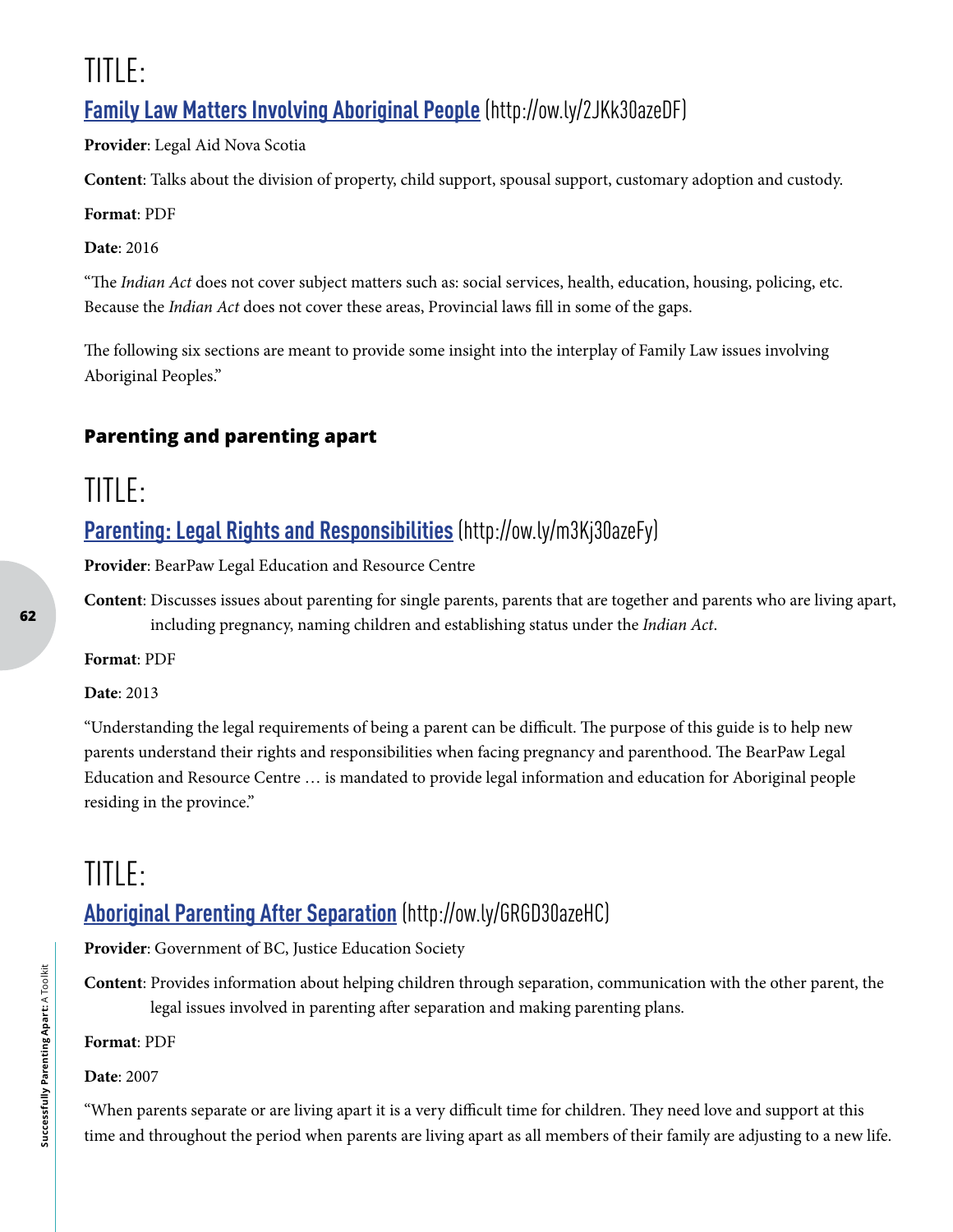This handbook will give you information about:

- The emotions experienced by adults during separation and divorce.
- How to assist children through the separation process.
- Dispute resolution options.
- The court system and court procedures.
- The Child Support Guidelines.
- Community resources."

# TITLE:

### **[Aboriginal People and Family Law Issues, Caring for Your Children After Separation or Divorce](http://familylaw.lss.bc.ca/resources/fact_sheets/Aboriginal_people_and_family_law_issues.php#caringForChildren)** (http://ow.ly/EQt730azeK1)

**Provider**: BC Legal Services Society

**Content**: Talks about how decisions about the guardianship of children and parenting may be impacted by a child's Aboriginal ancestry and living on reserve.

**Format**: Website

**Date**: 2014

"Under family laws, all children — including Aboriginal children — have a right to stay connected with their culture and heritage. When it's making decisions about parenting arrangements, what matters to the court is the actual practices or cultural experiences each parent will make available to the child. The court will consider a child's Aboriginal ancestry as part of the best interests of the child."

## TITLE:

## **[Aboriginal Family Law Issues, the Care of Children](http://wiki.clicklaw.bc.ca/index.php/Aboriginal_Family_Law_Issues#The_care_of_children)** (http://ow.ly/eq3r30azeMd)

**Provider**: Clicklaw Wikibooks

**Content**: Talks about guardianship and custody of children and determining parenting time afer separation.

**Format**: Wikibook

**Date**: 2016

"All of the usual factors that govern the court's consideration of issues involving the care and control of children apply to the care and control of Aboriginal children, whether the child's ancestry comes from one parent or from both. In addition to the usual factors, however, the court will also look at a few other issues related to the child›s Aboriginal heritage."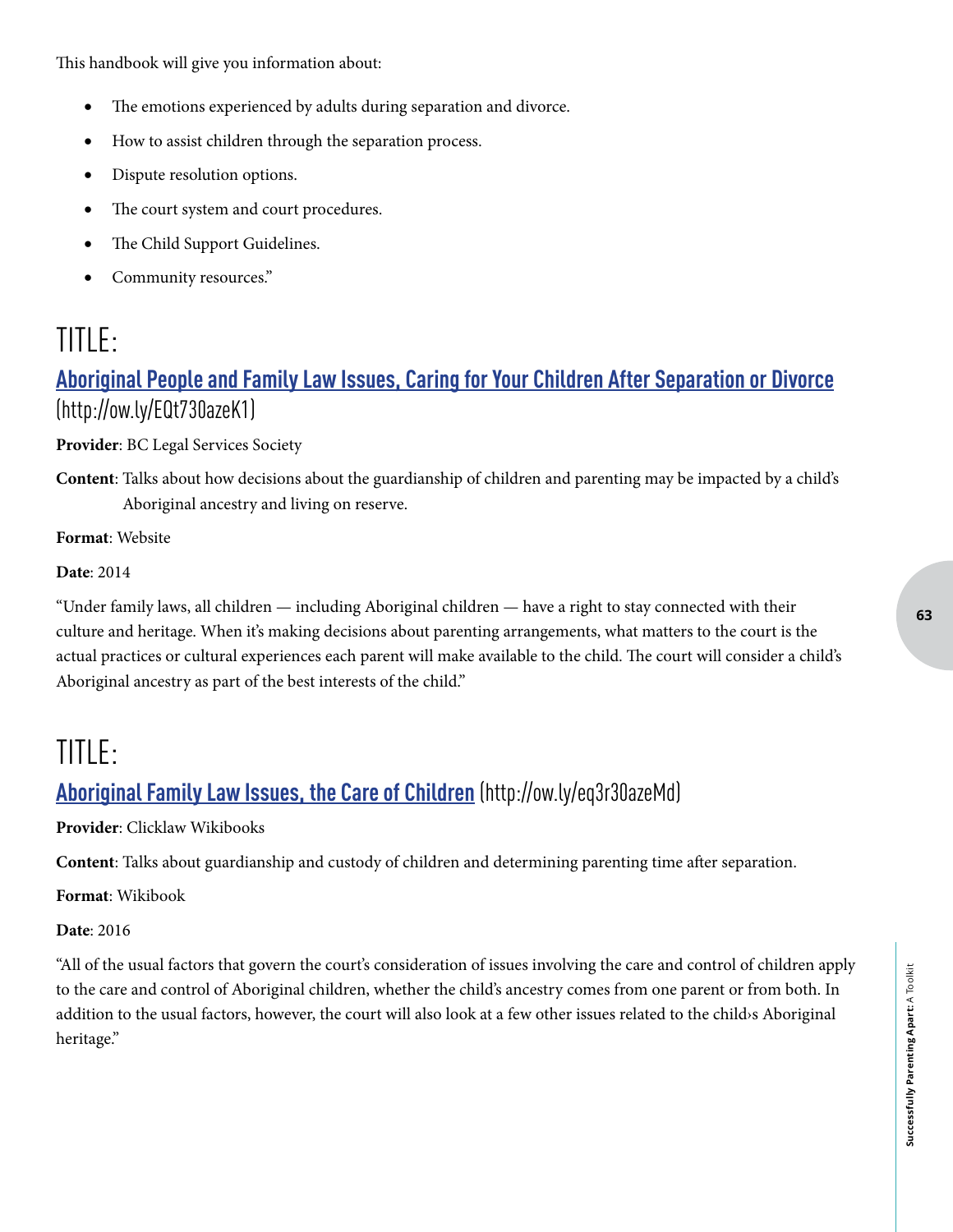### **Family violence**

# TITLE:

## **[Aboriginal Women and Family Violence](https://www.gov.mb.ca/fs/fvpp/aboriginal.html)** (www.gov.mb.ca/fs/fvpp/aboriginal.html)

### **Provider**: Government of Manitoba

**Content**: Talks about resources for women afected by family violence and provides a link to making a protection plan.

**Format**: Website

**Date**: None provided

"Research shows violence is higher among Aboriginal women than non-Aboriginal women. According to Statistics Canada … Aboriginal women are almost three times more likely to have been a victim of a violent crime, and are signifcantly more likely to report the most severe and potentially life-threatening forms of violence."

## TITLE:

### **[Surviving Relationship Violence and Abuse, Violence Against Aboriginal Women in Relationships](http://lss.bc.ca/resources/pdfs/pubs/Surviving-Relationship-Violence-and-Abuse-eng.pdf)** (http://lss.bc.ca/resources/pdfs/pubs/Surviving-Relationship-Violence-and-Abuse-eng.pdf)

**Provider**: BC Legal Services Society

**Content**: Provides information on types of family violence, and the efects of family violence on adults and children.

**Format**: PDF

#### **Date**: 2013

"This chapter is for any Aboriginal woman who is being abused, assaulted, or harassed by her partner or ex-partner. It gives you legal information about your rights and options."

## TITLE: **[Family Violence Prevention in Aboriginal Communities](http://www.thehealingjourney.ca/main.asp)** (www.thehealingjourney.ca/main.asp)

### **Provider:** The Healing Journey

**Content**: Provides tools on preventing family violence, fact sheets and information on family violence, safety planning for Aboriginal women and for teens in dating relationships.

### **Format**: Website

#### **Date**: 2006

"Tis site ofers a number of publications for people who are working in the area of family violence prevention for Aboriginal communities - both on- and off-reserve. Our Mi'Kmaq and Maliseet partners encourage you to use the information on this site. It may help you to create responses to family violence both in terms of crisis intervention, public education and prevention. Tell us what you are doing in your community to prevent family violence or share your own personal journey to a violence free life."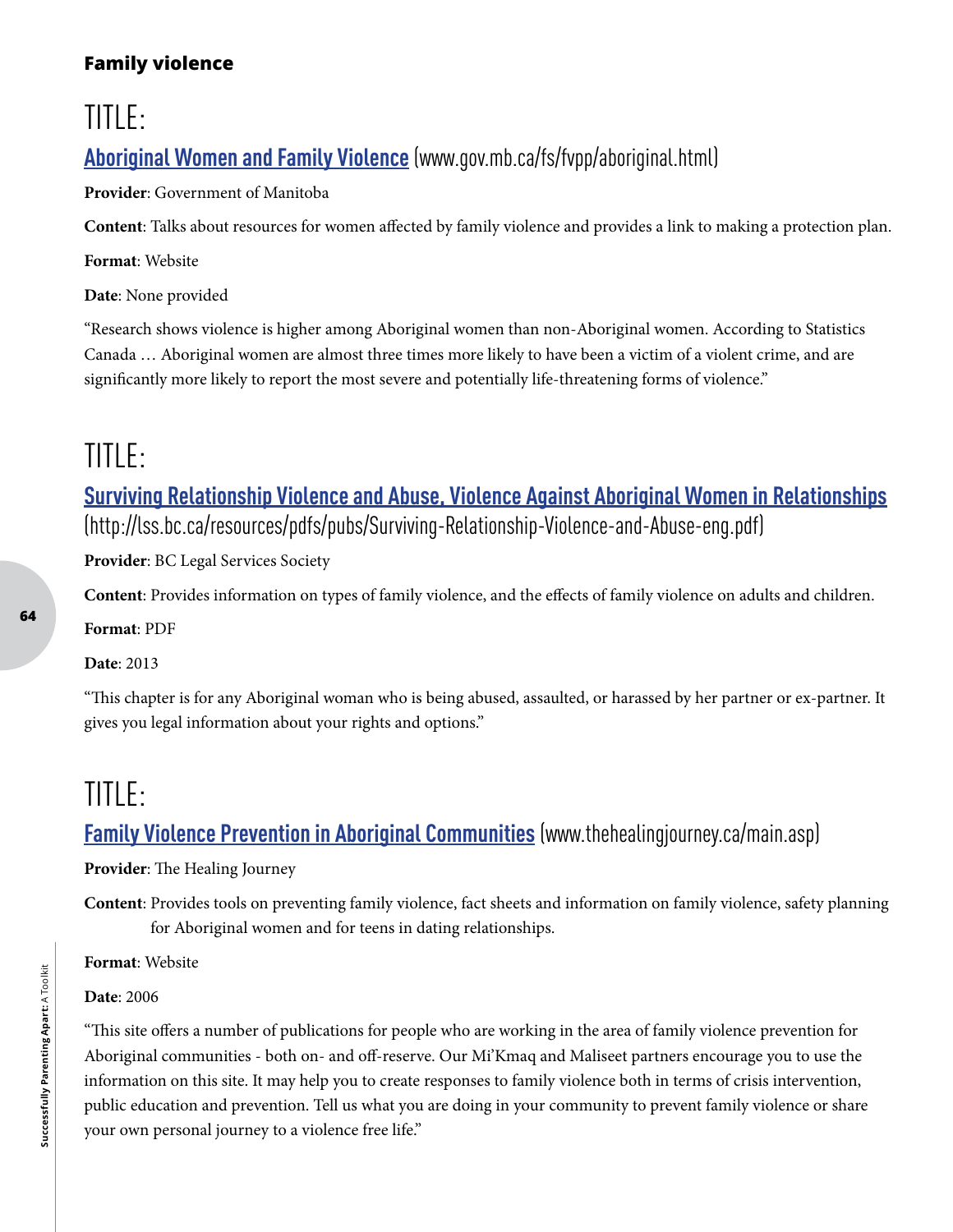# 11. Travelling with children and child abduction

Parents travelling with children generally need the permission of the other parent. When *traveling outside Canada, it's often necessary to show police and border guards that the other parent has agreed to the trip or that the parent has legal authority to travel with the child.*

*A parent abducts a child when the parent takes the child from the other parent, intending to keep the child away from the other parent and without the other parent's permission or a legal right to take the child. Taking a child away from a parent can be abduction whether or not there is an agreement or court order in place.*

*The resources in this section talk about travelling with a child with the permission of the other parent, what happens when a parent abducts a child, and the steps the other parent can take when a child has been abducted.*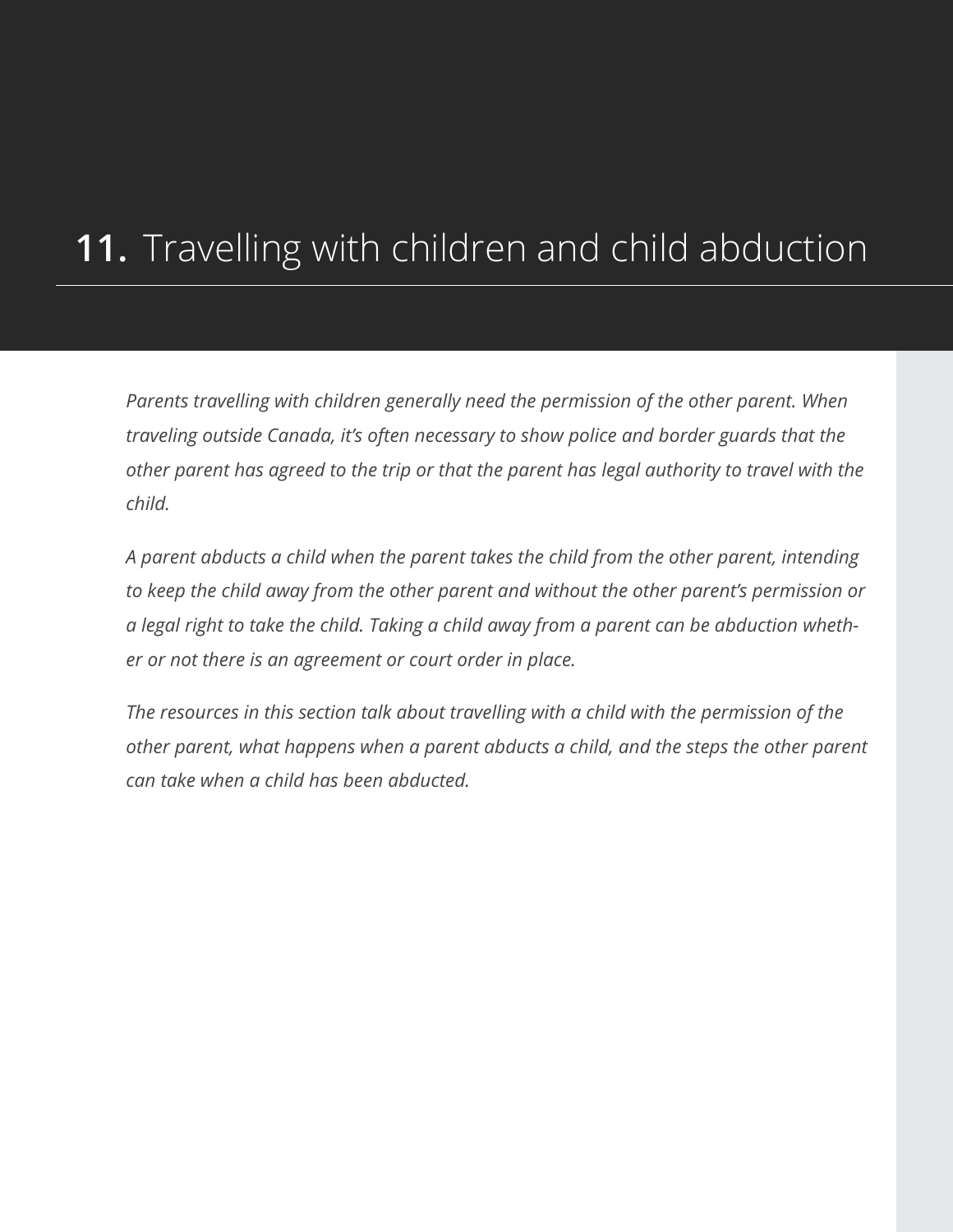### **Travelling with children**

# TITLE:

## **[Children and Travel](https://travel.gc.ca/travelling/children/children-travel)** (https://travel.gc.ca/travelling/children/children-travel)

**Provider**: Travel and Tourism Canada

**Content**: Provides information about travelling with children, children travelling alone and documents that may be required for children's travel. Includes sample travel consent letters in PDF, fllable PDF and Word formats.

**Format**: Website

Date: 2016

"Whether your children are travelling abroad with you or on their own, preparation for their journey should begin well before they leave Canada. Here is the important advice you need to ensure that they have a safe and happy trip."

## TITLE:

### **[How to Apply for a Child's Passport](http://www.cic.gc.ca/english/passport/child/apply-how.asp)** (www.cic.gc.ca/english/passport/child/apply-how.asp)

**Provider**: Immigration and Citizenship Canada

**Content**: Provides information and forms to apply for a passport on behalf of a child.

**Format**: Website

#### **Date**: 2017

"Only the following people can apply for a child's passport:

- One of the child's parents
- In the case of separation or divorce, the parent who has custody of the child (separation agreements and court orders must be provided)
- The child's legal guardian (proof of legal guardianship must be provided)

Each legal parent or guardian should sign the application form. The Passport Program may contact the other legal guardian or parent."

# TITLE:

**Successfully Parenting Apart:** A Toolkit

Successfully Parenting Apart: A Toolkit

## **[Travel Advice and Advisories](https://travel.gc.ca/travelling/advisories)** (https://travel.gc.ca/travelling/advisories)

**Provider**: Travel and Tourism Canada

**Content**: Provides information about other countries, including travel warnings from the federal government and countries' exit and entry requirements. Provides critical information about other countries' laws and customs by subject. The 'Marriage and divorce' and 'Custody of children' subjects must be read whenever travelling outside of Canada with children or a spouse.

**Format**: Website

**Date**: 2017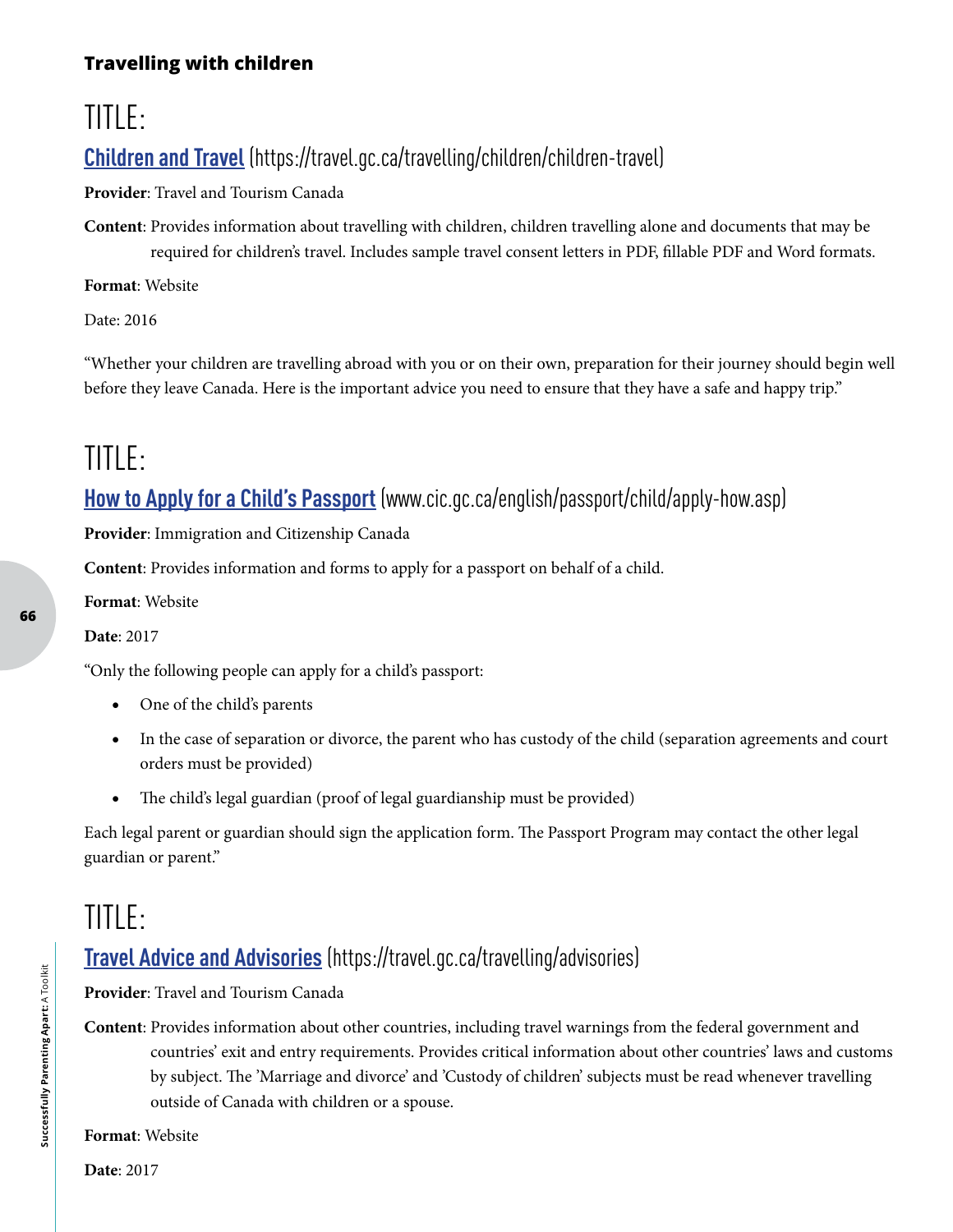"No matter where in the world you intend to travel, make sure you check your destination country's travel advice and advisories page twice: once when you are planning your trip, and again shortly before you leave. If the region or the country you will be visiting becomes subject to a travel advisory, your travel health insurance or your trip cancellation insurance may be afected."

# TITLE:

### **[WestJet: Unaccompanied Minors](https://www.westjet.com/en-ca/travel-info/children/unaccompanied)** (www.westjet.com/en-ca/travel-info/children/unaccompanied)

### **Provider**: WestJet

**Content**: Describes the airline's unaccompanied minor program, including the identifcation required for children to travel and the identifcation required of people dropping-of and picking-up unaccompanied minors.

**Format**: Website

**Date**: None provided

"WestJet is pleased to offer an unaccompanied-minor program for children travelling without a guardian. The information below is intended to help you determine if this program is right for your child. There are a few critical points to cover, but it will only take a few minutes to prepare your child to boldly go where they've never gone before."

# TITLE:

## **[Air Canada: Children and Travel](https://www.aircanada.com/ca/en/aco/home/plan/special-assistance/travelling-with-children.html)** (http://ow.ly/Hj9E30azeQt)

**Provider**: Air Canada

**Content**: Describes the airline's unaccompanied minor program, including the identifcation required for children to travel and the identifcation required of people dropping-of and picking-up unaccompanied minors.

**Format**: Website

**Date**: None provided

"Over 10,000 young travelers fy unaccompanied with us each year. And with our Unaccompanied Minor service, every one of them receives the best care from our highly trained staf from the moment they arrive at airport until they reach their destination."

### **Child abduction and prevention**

# $TITIF$

**[International Child Abduction: A Guidebook for Left-Behind Parents](https://travel.gc.ca/travelling/publications/international-child-abductions)** (https://travel.gc.ca/travelling/ publications/international-child-abductions)

**Provider**: Travel and Tourism Canada

**Content**: Provides information about stopping abductions in progress, fnding abducted children in other countries and bringing abducted children back to Canada. Includes a directory of resources and checklists for each stage of the recovery process.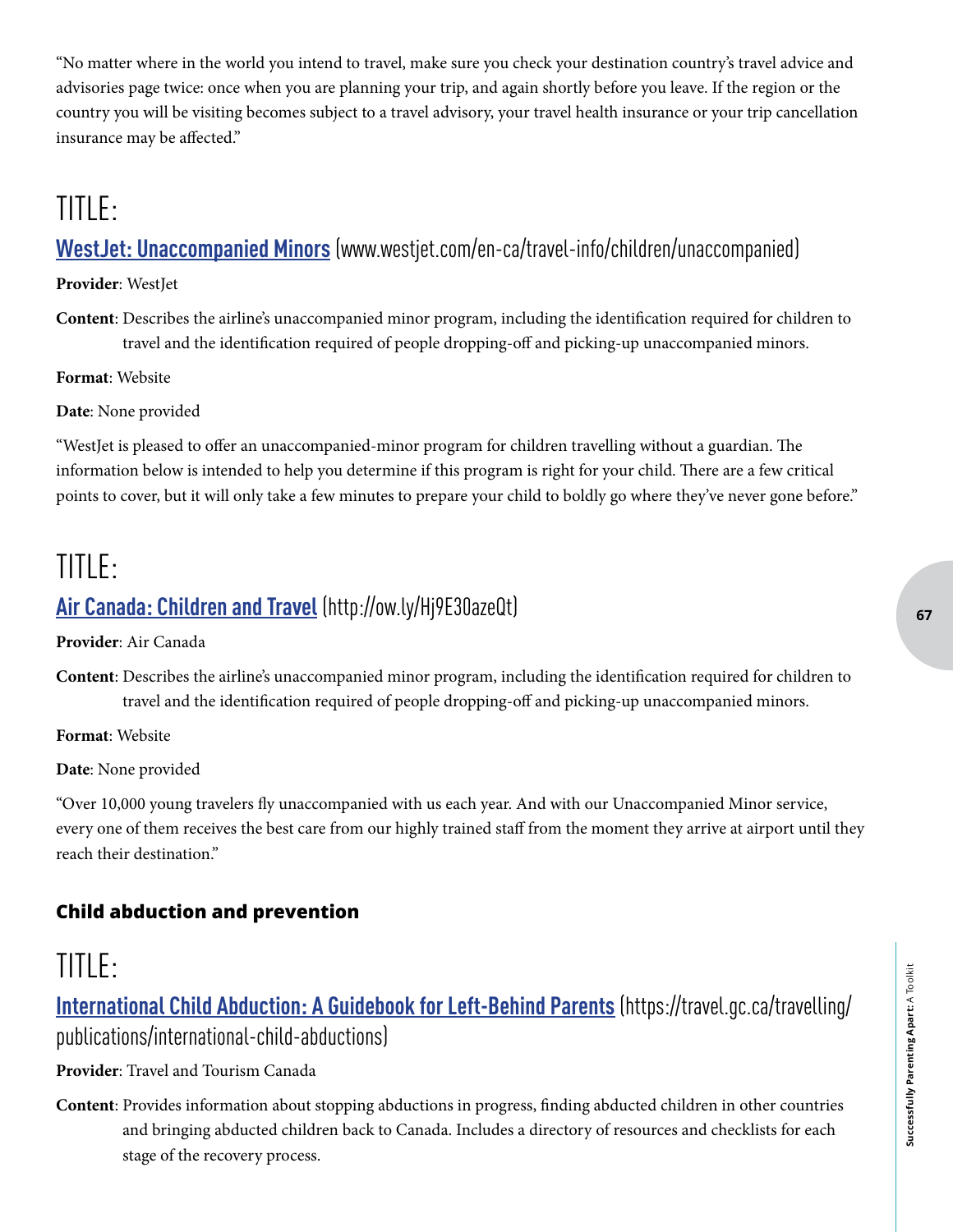#### **Formats**: Website, PDF

**Date**: 2014

"International child abductions are difcult and complex situations. Unfortunately, they are not uncommon. Every year, hundreds of Canadian children are wrongfully taken from Canada or held in another country by abducting parents.

An international child abduction occurs when a parent, guardian or other person with lawful care of charge of a child removes that child from Canada, or retains that child outside Canada, without either the legal authority or permission of a parent who has full or joint custody rights."

# TITLE: **[Child Abduction and Custody Issues](https://travel.gc.ca/assistance/emergency-info/child-abduction-welfare)** (http://ow.ly/33L930azeT5)

#### **Provider**: Travel and Tourism Canada

**Content**: Discusses the international effect of Canadian parenting orders, assistance government officials can provide if a child has been abducted and limits on the power of government officials.

#### **Format**: Website

#### **Date**: 2016

"Canadian officials abroad work closely with local authorities to advocate for the safety, protection and well-being of Canadian children overseas. They also seek the cooperation of provincial and territorial child welfare authorities to ensure that children are protected from harm. If a Canadian child overseas is a victim of sexual assault, neglect, physical violence or abuse, you are encouraged to report it to the nearest Canadian government office abroad of from Canada to the Emergency Watch and Response Centre.

Canadian officials abroad can also take emergency measures on behalf of Canadian children facing the threat of being, or forced into, marriage abroad, requesting protection from local social services, if required."

## TITLE: **[Frequently Asked Questions about International Child Abduction](http://www2.gov.bc.ca/gov/content/life-events/divorce/international-child-abduction/frequently-asked-questions)** (http://ow.ly/1MOG30azeW1)

#### **Provider**: Government of BC

**Content**: Discusses the Hague Convention on the Civil Aspects of International Child Abduction, the main international treaty on child abduction, and describes how the Convention works when a child has been taken to a country that has signed the Convention.

#### **Format**: Website

#### **Date**: None provided

"The Convention has two objectives:

- 1. To ensure that children who are wrongfully removed or retained from their place of habitual residence are returned promptly, and
- 2. To enable contact or access to children across international borders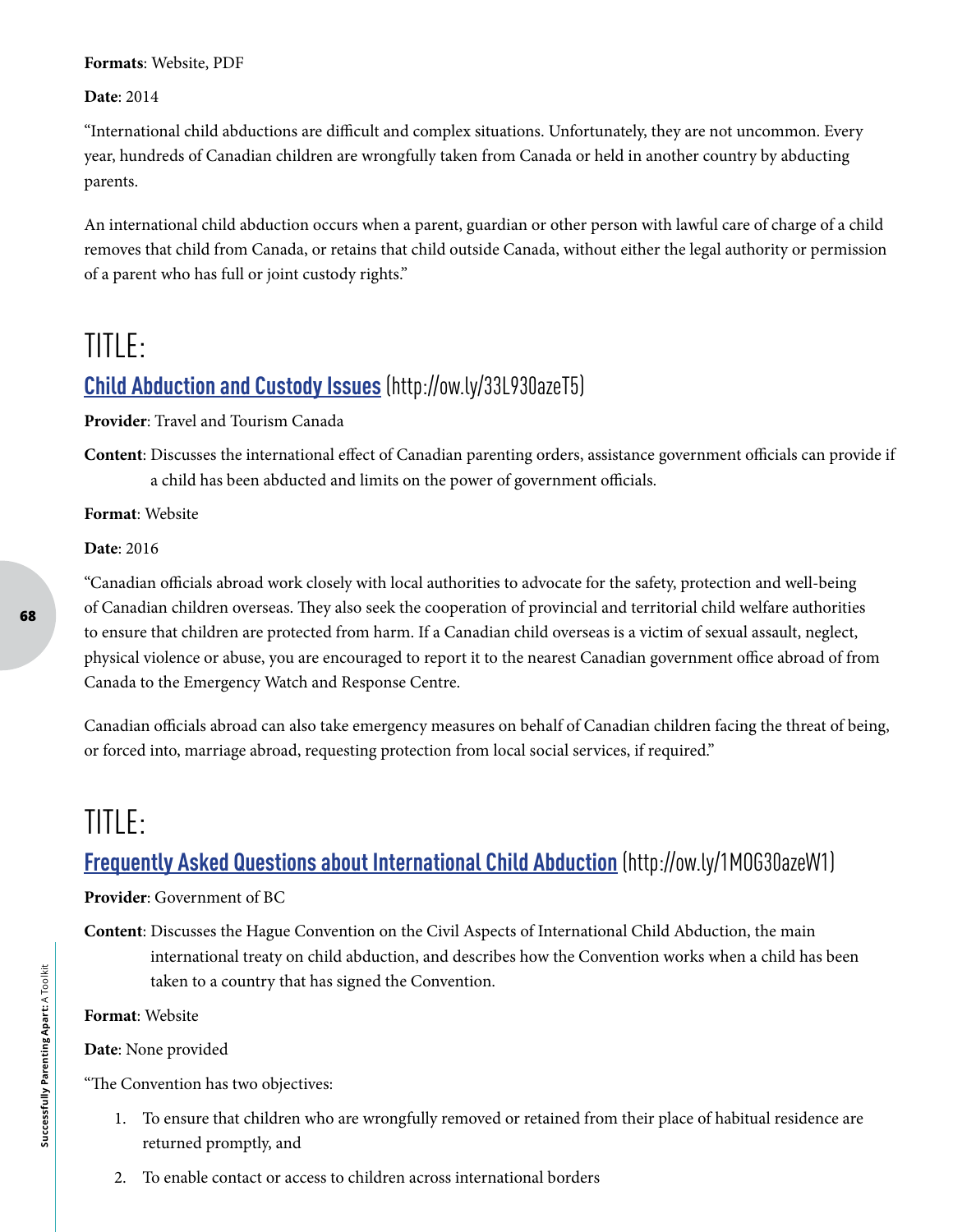The Convention does not decide which parent should have guardianship or custody of the child. Instead, it leaves that decision to the country of the child's habitual residence, if the child is ordered to be returned.

The Convention is based on an assumption that it is harmful to children to be unilaterally taken from their country of habitual residence, and seeks to deter such actions. It also assumes that guardianship and custody decisions are best made in the country of the child's habitual residence, as this is where most evidence about the child's life can be found."

## TITLE:

### **[International Parental Child Abduction](https://www.gov.uk/government/uploads/system/uploads/attachment_data/file/584038/Int_Child_Abduction_web_130117.pdf)** (http://ow.ly/2WzS30aMhf1)

Provider: UK Foreign and Commonwealth Office

**Content**: Provides steps to help prevent parental child abduction and to take when a child has been abducted. Describes the purpose and efect of the Hague Convention on the Civil Aspects of International Child Abduction.

**Format**: PDF

**Date**: 2014

**Caution**: Refers to English helping agencies

"Has your child been taken or kept overseas by their other parent or a relative without your permission? Are you worried that this might happen? This leaflet will tell you what you can do and who to contact."

## TITLE: **[Child Abduction and Custody Issues](https://travel.gc.ca/assistance/emergency-info/child-abduction-welfare)** (http://ow.ly/Ls3p30azeZW)

**Provider**: Travel and Tourism Canada

**Content**: Discusses the international efect of Canadian parenting orders and provides steps to prevent child abduction, including preventing passports from being issued to children.

**Format**: Website

#### **Date**: 2016

"Canadian officials abroad work closely with local authorities to advocate for the safety, protection and well-being of Canadian children overseas. Tey also seek the cooperation of provincial and territorial child welfare authorities to ensure that children are protected from harm. If a Canadian child overseas is a victim of sexual assault, neglect, physical violence or abuse, you are encouraged to report it to the nearest Canadian government office abroad of from Canada to the Emergency Watch and Response Centre."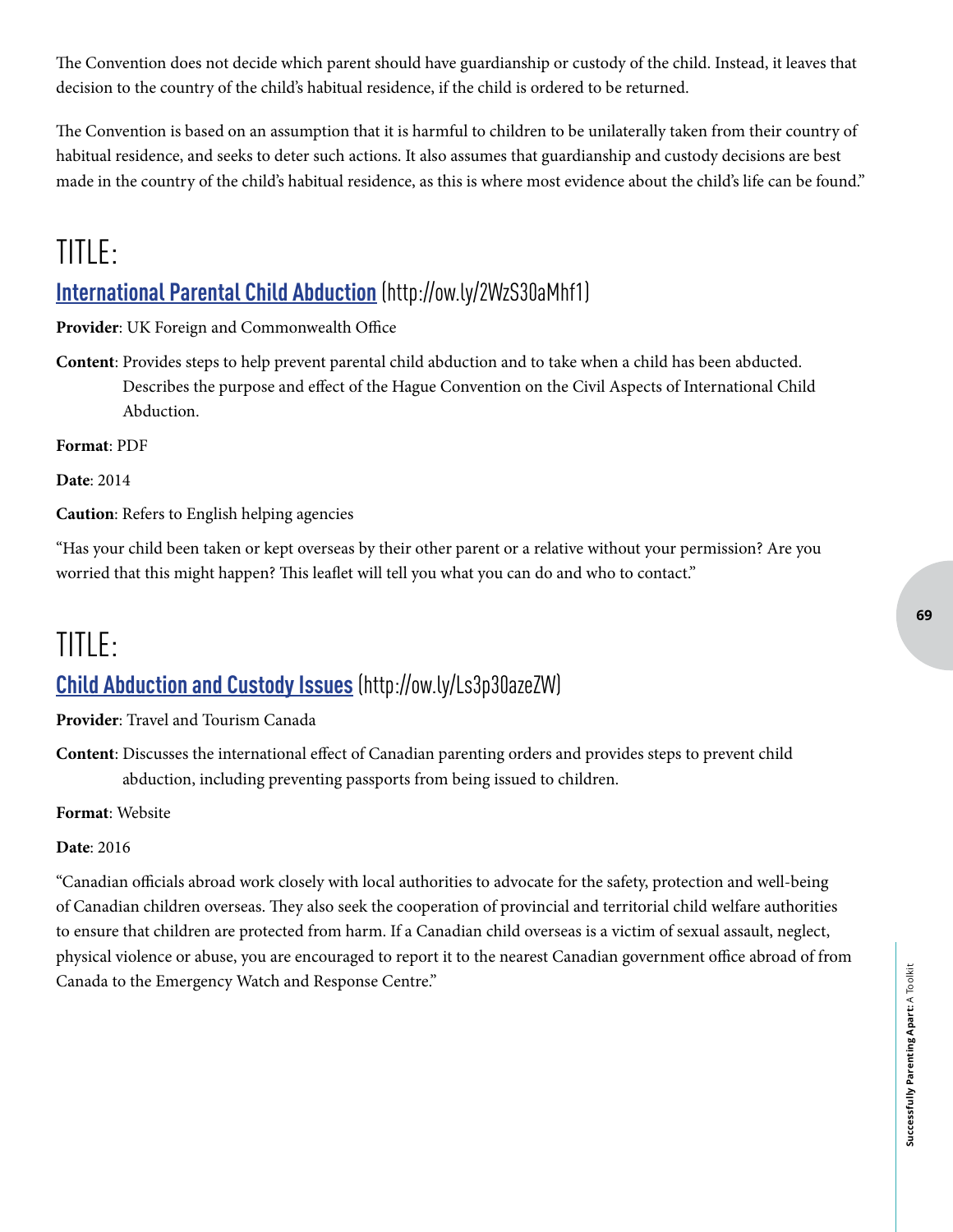# TITLE:

## **[Preventing the Abduction of Your Child](https://travel.gc.ca/travelling/publications/international-child-abductions#preventing)** (http://ow.ly/LMk730azf14)

**Provider**: Travel and Tourism Canada

**Content**: Provides a list of warning signs of potential abduction and a list of preventative tools and tips.

**Formats**: Website, PDF

**Date**: 2014

"How do you know the other parent is planning an international child abduction? What can you do to keep it from happening? This section gives you some answers to those questions. It also tells you what information you should gather before an abduction happens just in case it does. And it gives some advice on what to say to your child."

# TITLE:

## **Early Identification of Risk Factors for Parental Abduction** (www.ncjrs.gov/pdffiles1/ojjdp/185026.pdf)

**Provider**: US Department of Justice

**Content**: Discusses research on parental abduction, potential warning signs that a parent may abduct a child, and profles of six situations where abduction is especially likely.

**Format**: PDF

**Date**: 2001

**Cautions**: Requires good reading skills, uses American legal terminology

"Although custody laws vary from State to State, abducting one's own child is a crime in every State. If a parent or other family member takes, hides, or keeps a child away from a parent with custody or visitation rights, then he or she may have committed a crime. More important, a child ofen is harmed by life on the run and by being deprived of his or her other parent. Prior to abduction, many of these children have been exposed to neglectful and abusive behaviors in their homes and have witnessed high levels of conflict between their parents. These children are at risk for psychological harm."

# TITLE:

### **[Prevention Tips](https://travel.state.gov/content/childabduction/en/preventing/tips.html)** (https://travel.state.gov/content/childabduction/en/preventing/tips.html)

**Provider**: US Department of State

**Content**: Provides a short list of steps to take to prevent parental child abduction.

**Format**: Website

**Date**: None provided

**Caution**: Refers to American helping agencies

"Learn about warning signs and preventative measures you can take."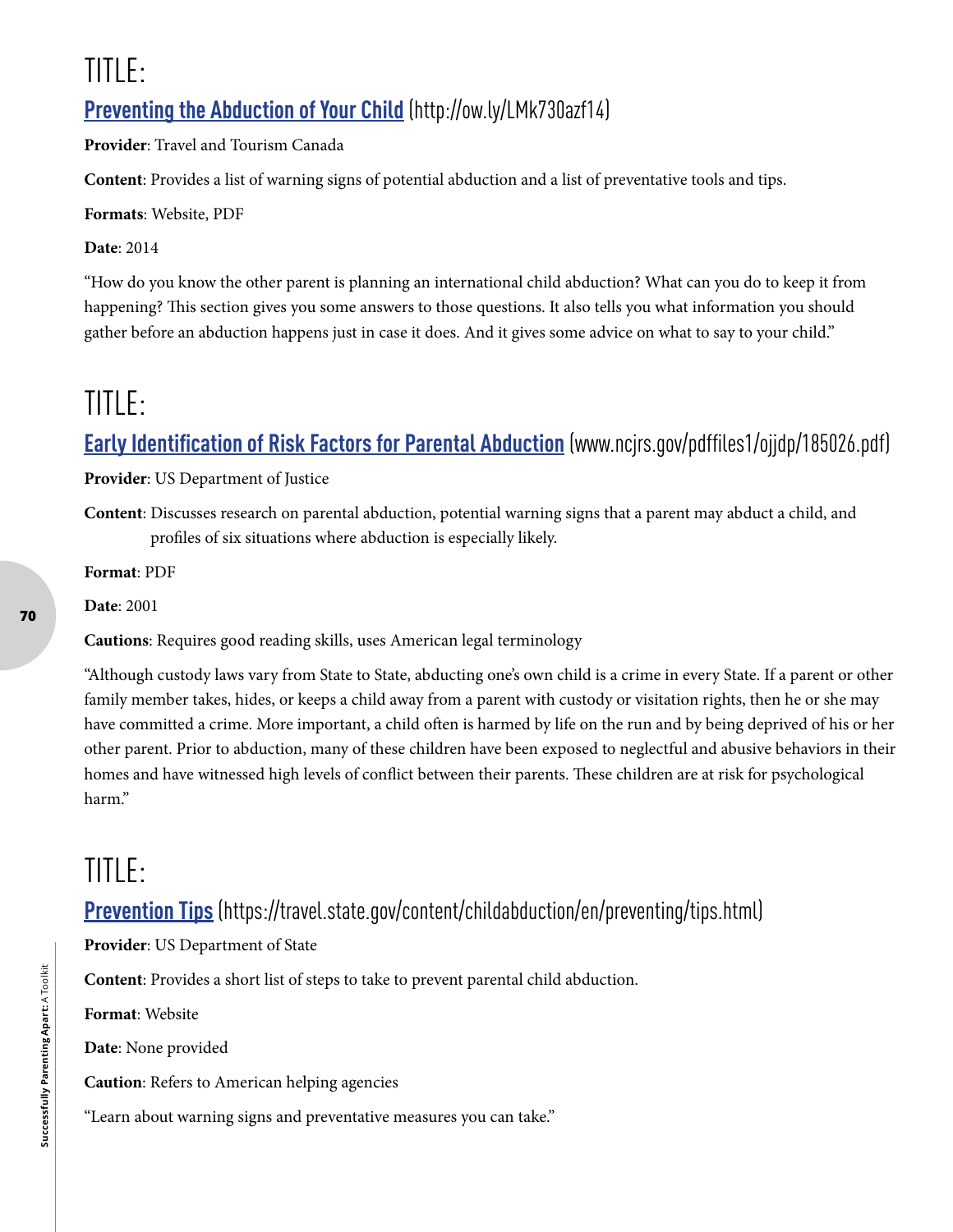# **12.** Information for children and youth about separation

*Many things parents experience when they separate are adult problems. However, children need to know what's going on in their lives too, including information about how they may be afected by the separation.*

*Some of the resources in this chapter help parents explain to children what's happening in their lives and what's in store for the future. A few provide sample scripts for use in explaining separation to children, written for children of diferent ages. Most of the resources are meant for children and youth to read on their own to help them understand the changes in their lives, the challenges their parents are experiencing and the legal aspects of parenting apart.*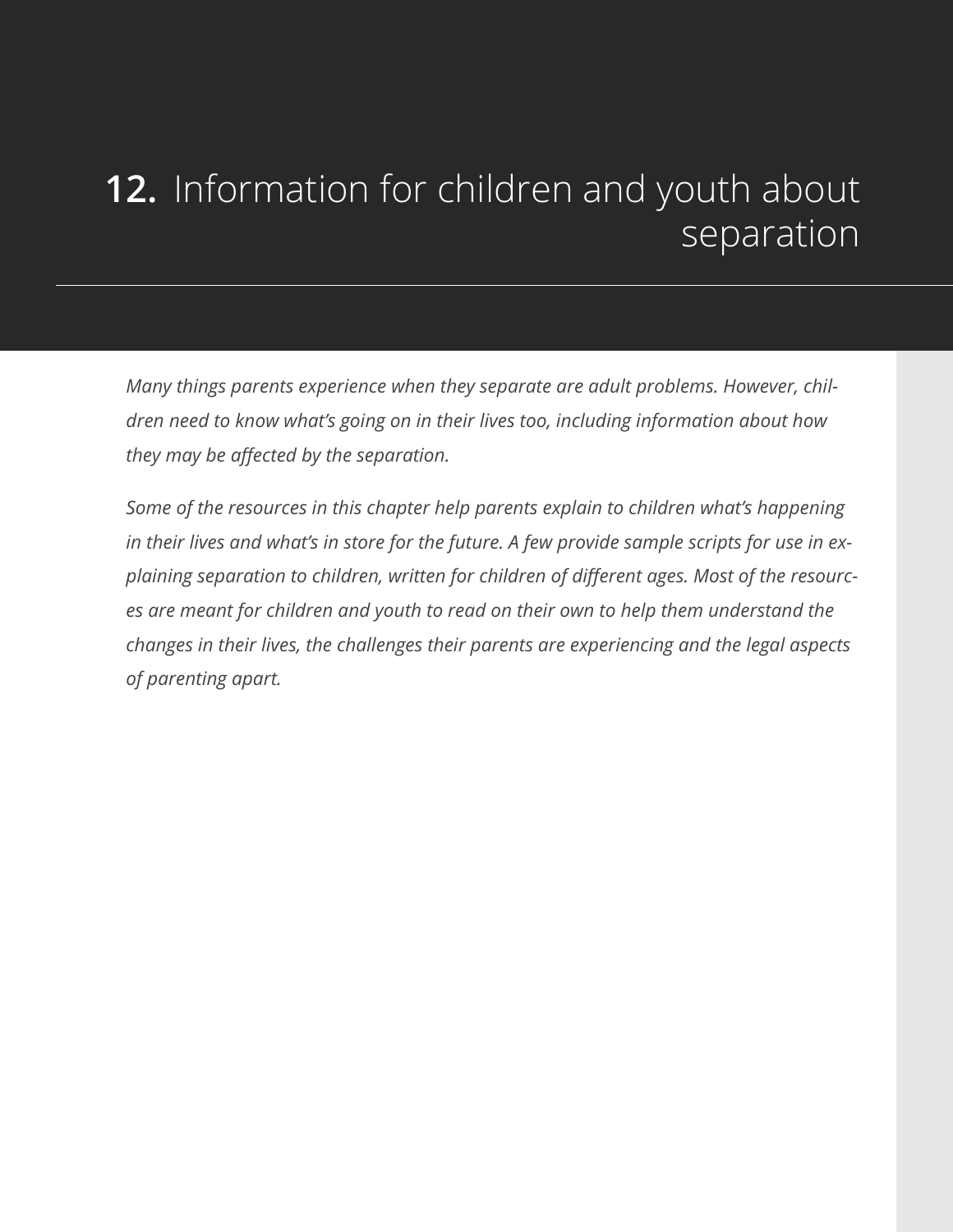### **Talking to children and youth about separation**

# TITLE:

### **Helping Your Kids Cope with Divorce the Sandcastles Way**

**Author**: M. Gary Neuman

**Publisher**: Random House

**Content**: Provides sample scripts to explain separation to children organized by age group.

**Format**: Book

**Date**: 1998

**Caution**: Uses American legal terminology

"How parents handle their divorce determines a lot about how their children will fare, both today and tomorrow. That sounds like a big responsibility, and it is. But it is also an incredible opportunity, for no one – no psychologist, member of the clergy, teacher, friend, or relative – shares with your child the extraordinary relationship you two have. No one knows your child better than you do, and no one is in a better position to give him the security, guidance, structure, and support he needs now. You may not be a child development expert, but you are something much better: a concerned, conscientious, and loving parent who's willing to learn how to help your child. With your help, your child will not only be shielded from unnecessary pain and confusion surrounding divorce, he will grow and thrive. One day he will be able to look back on his childhood as a loving, joyful time touched by divorce, not a once-blissful state ruined forever by divorce."

## TITLE:

### **[What Should We Tell the Children?: A Parents' Guide for Talking about Separation and Divorce](http://aaml.org/sites/default/files/What%20Should%20We%20Tell%20the%20Children.pdf)** (http://aaml.org/sites/default/fles/What%20Should%20We%20Tell%20the%20Children.pdf)

**Provider**: American Academy of Matrimonial Lawyers

**Content**: Provides information about why it's important to talk to children about separation, how to prepare children to talk about separation, and what children need to know about separation and how to say it.

**Format**: PDF

**Date**: 2009

**Caution**: Uses American legal terminology

"This booklet was designed to help parents think about and accomplish a difficult task: what to say to their children when parents are separating. This source is also designed to increase children's ability to deal successfully with the stress and disruption of divorce and separation."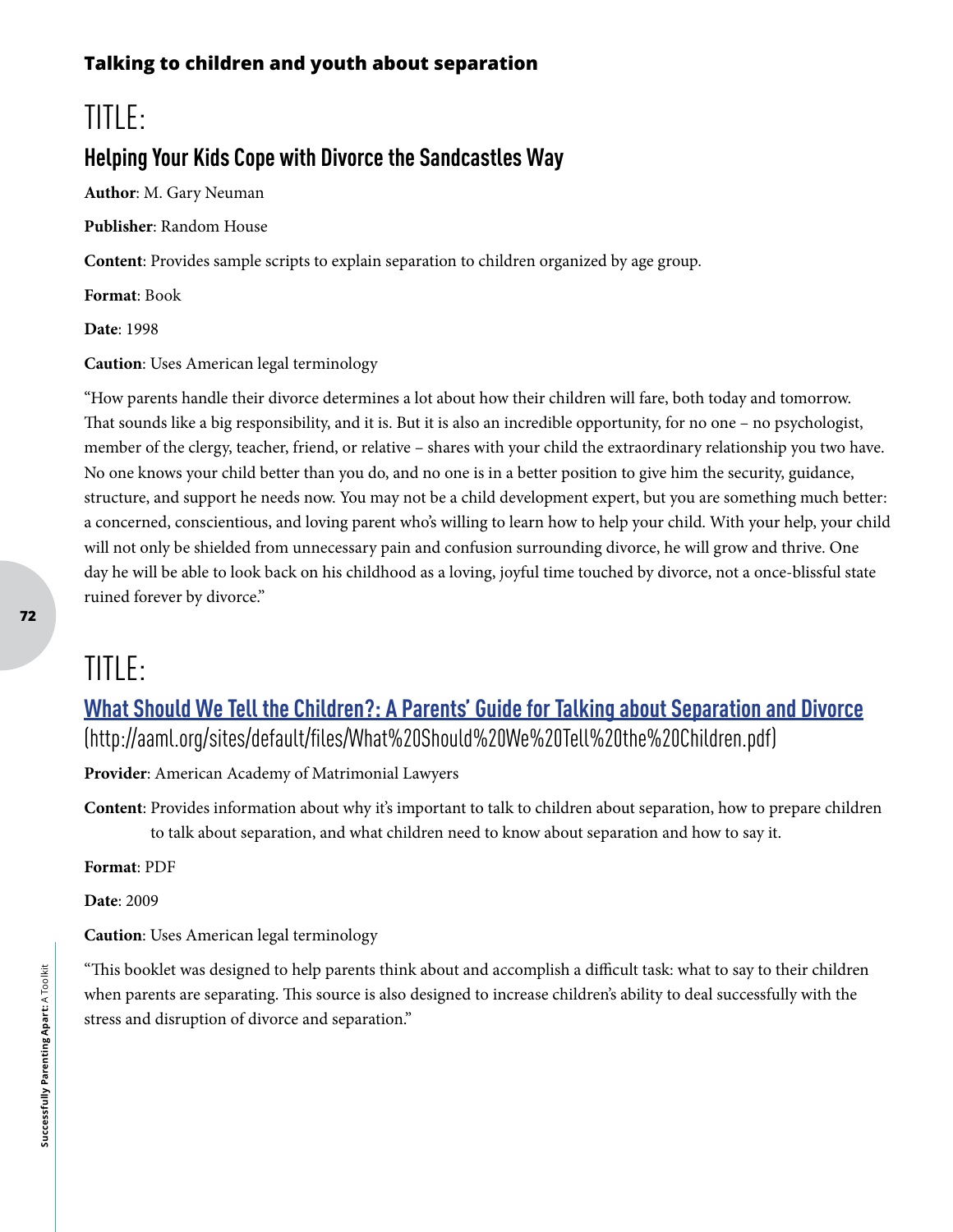### **Information for children and youth**

# TITLE:

### **[What happens next? Information for kids about separation and divorce](http://www.justice.gc.ca/eng/rp-pr/fl-lf/famil/book-livre/index.html#toc)**

(www.justice.gc.ca/eng/rp-pr/f-lf/famil/book-livre/index.html#toc)

**Provider**: Justice Canada

**Content**: Written for children, this website provides an introduction to the law and how family law disputes are resolved, parenting plans, blended families and family violence. The website has definitions of common legal words and phrases and is written in child-friendly language.

**Formats**: Website, PDF

**Date**: 2015

"Tis booklet has two purposes. First, it's meant to help children between nine and twelve years old learn some basic facts about family law and give them an idea of the processes that parents may go through when they split up.

Second, it's meant to help children realize that it's normal for them to have an emotional response to the divorce of their parents. The booklet encourages children to think about voicing their concerns to someone they trust — like parents, grandparents, uncles and aunts or family friends, neighbours or someone from their church, synagogue or mosque."

## TITLE:

## **[Families Change: Guide to Separation and Divorce \(Kids\)](http://familieschange.ca/en)** (http://familieschange.ca/en)

**Provider**: Government of BC, Justice Education Society

**Content**: Written for children, this website provides information for each province and territory to help children through their parents' separation with animation, dialogue and text.

**Formats**: Website

**Date**: None provided

"Separation and divorce have a profound impact on all family members. Loss of security is ofen coupled with intense feelings of grief. The stress can be overwhelming for kids, teens and parents.

Tis website can help. Get age-appropriate information to guide you through separation and divorce. Be sure the information is correct for your province. Select your age group and explore content in other sections too."

## TITLE:

**[Where Do I Stand?: A Children's Legal Guide to Separation and Divorce](https://www.attorneygeneral.jus.gov.on.ca/english/family/wheredoi.php)** (www.attorneygeneral.jus. gov.on.ca/english/family/wheredoi.php)

**Provider**: Government of Ontario

**Content:** This website provides simple information about separation and the legal issues involved in separation in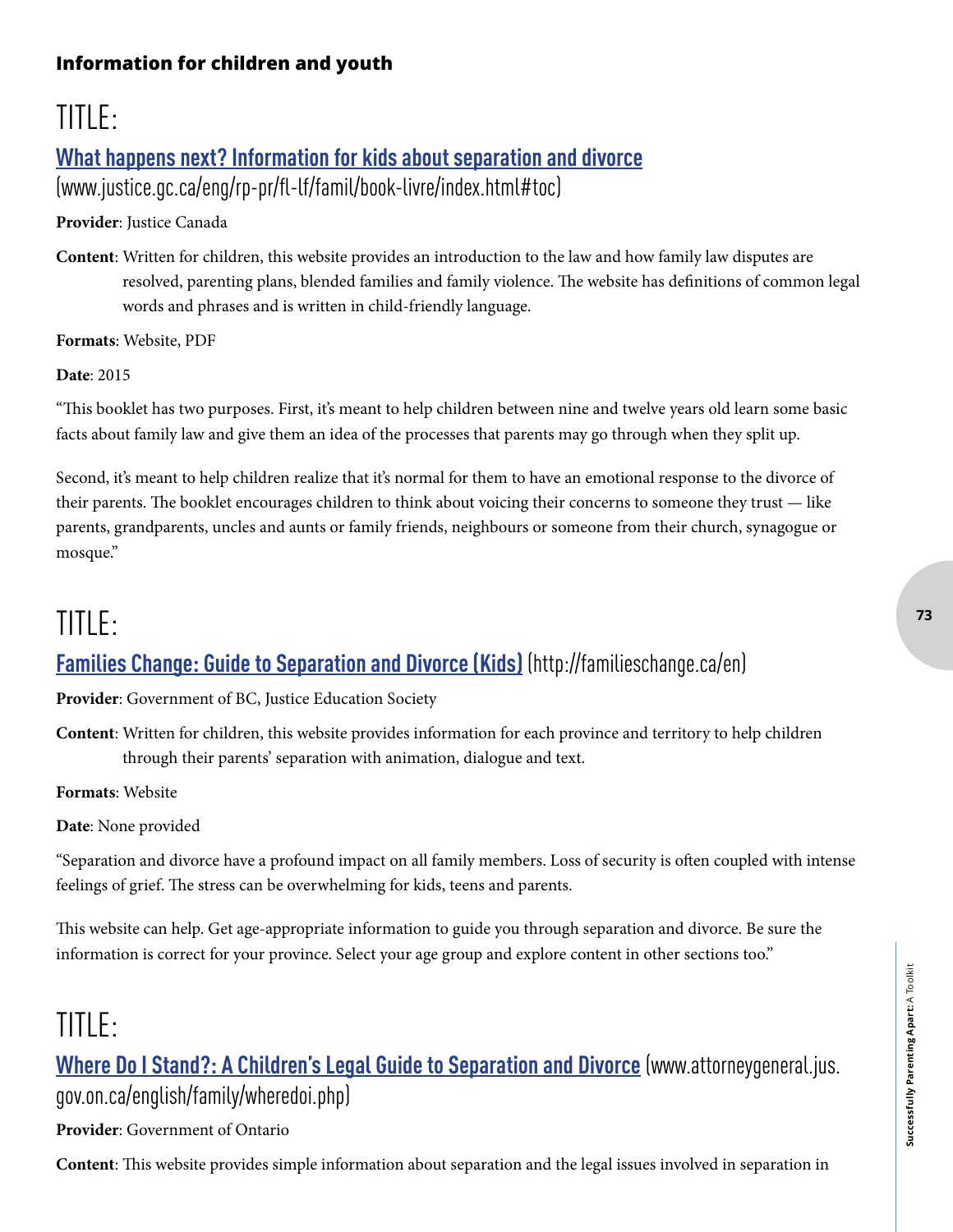a question-and-answer format, what happens if parents go to court and how support is paid. Includes a dictionary of common legal terms.

#### **Format**: Website

#### **Date**: 2015

"This is a pamphlet for children whose parents separate or divorce. Separation or divorce is the result of problems between parents. It is not the children's fault. The children can't stop it from happening. But it does affect children a lot. You may have questions about the law of separation and divorce. This pamphlet's goal is to try and answer those questions.

This pamphlet is about law, and does not talk about your feelings about separation and divorce. There is a list at the back which suggests some of the books you might want to read about how most children feel when their parents separate or divorce."

# TITLE:

### **The Bright Side: Surviving Your Parents' Divorce**

**Publisher**: Health Communications, Inc.

**Author**: Max Sindell

**Content**: Written for children, this book discusses relationships of parents, stepparents and stepfamilies, and navigating family confict in simple, easy-to-understand language.

**Format**: Book

#### **Date**: 2007

"This book is for you, not your parents. This whole process you're going through is tough. Believe me, I know. I've been there. Divorce ran in my family before I was even born. My parents were divorced when I was six. I've had multiple stepparents, stepbrothers and halfrothers, a lot of which you're probably going to have sometime, maybe soon. It's all so confusing, trying to fgure out how to deal with hundreds of new situations and how to keep everything straight. It's easy to forget where you stand in the world."

# TITLE:

### **Divorce is Not the End of the World: Zoe and Evan's Coping Guide for Kids**

**Publisher**: Tricycle Press

**Authors**: Zoe Stern, Evan Stern, Ellen Sue Stern

**Content**: This book provides a children's perspective on separation and living in two homes, talking to friends about separation, how parents talk to children about separation and learning to live with stepfamilies, in positive and easy-to-understand language.

#### **Format**: Book

#### **Date**: 2008

"I wrote this book because I've been through divorce and will always be a 'divorced kid'. I know that it's really hard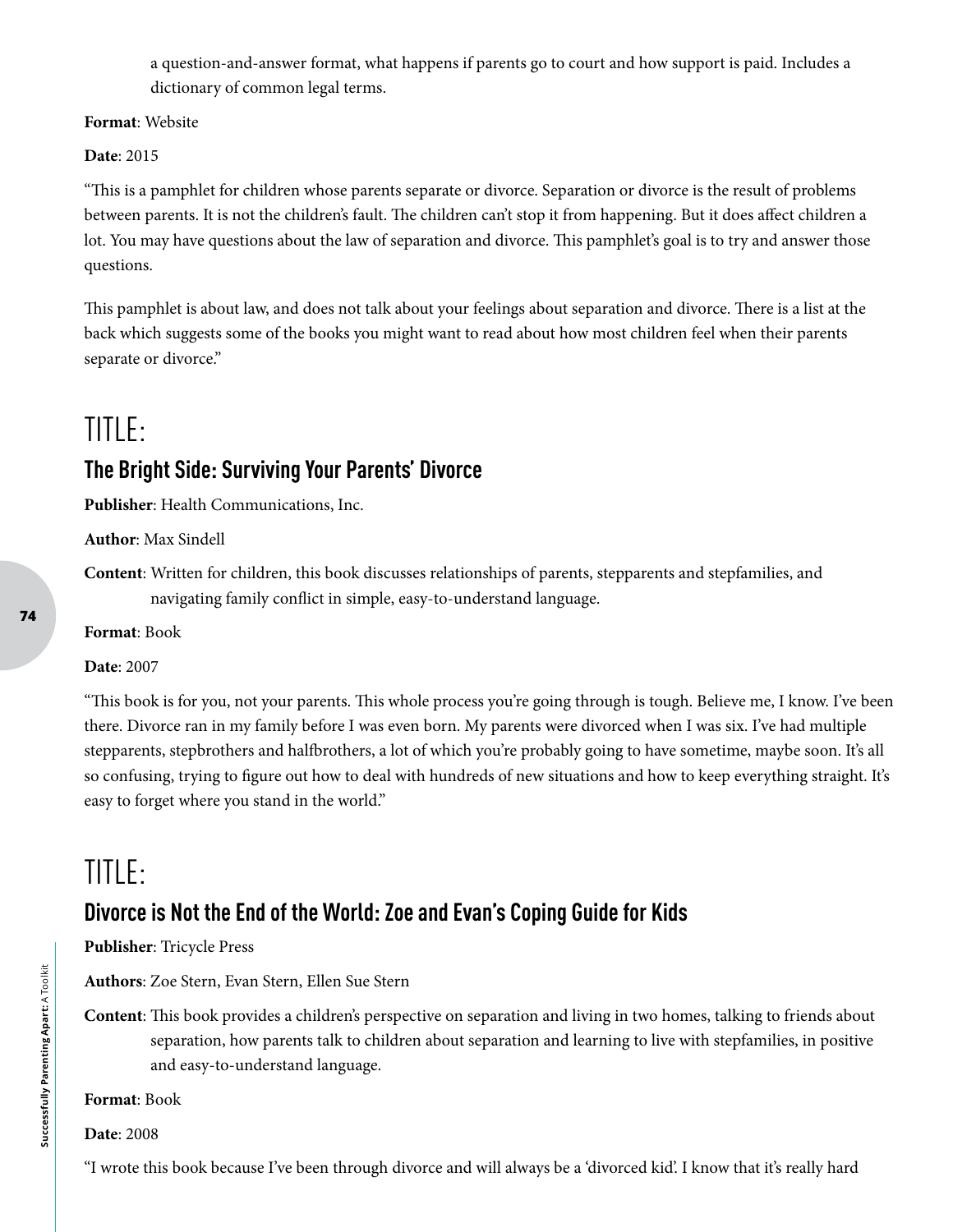and it hurts. I hope this book will help any and all kids who are hurting or in need of some comfort and advice. … For me, my parents' divorce was hard at frst, but I overcame my sadness and my fears about it. I know that my parents are happy apart. And I'm happy with the way things are, too. I hope that, through this book, you will realize that divorce can sometimes be for the better. You may end up with happier parents, and you will defnitely learn a lot about yourself. And that's the whole point of growing up."

# TITLE:

### **Two Homes**

**Publisher**: Candlewick Press

**Author**: Claire Masurel

**Content**: Written for younger children, this book provides a reassuring take on separation and focusses on what children may gain rather than what they may lose.

**Format**: Book

**Date**: 2001

"At Mommy's house, Alex has a sof chair. At Daddy's house, Alex has a rocking chair. In each home, Alex also has a special bedroom and lots of friends to play with. But whether Alex is with Mommy or with Daddy, one thing is always the same – Alex is loved."

# TITLE:

### **The Divorce Workbook for Children: Help for Kids to Overcome Diffcult Family Changes and Grow Up Happy**

**Publisher**: Instant Help Books

**Author**: Lisa M. Schab

**Content**: Helps children work through their parents' separations through relatable scenarios, each followed by a drawing or writing exercise to explore the reader's feelings and reactions to separation and promote children's resilience and self-reliance.

**Format**: Book

**Date**: 2008

"Te activities in this workbook are very similar to the ones that a counsellor would use to help children overcome the negative effects of a divorce. They will help your child express her feelings, stay out of the middle of parental disagreements, cope with changes, and much more. Each activity teaches your child a new emotional intelligence skill, and once your child has learned these skills they can be applied to many other areas of life."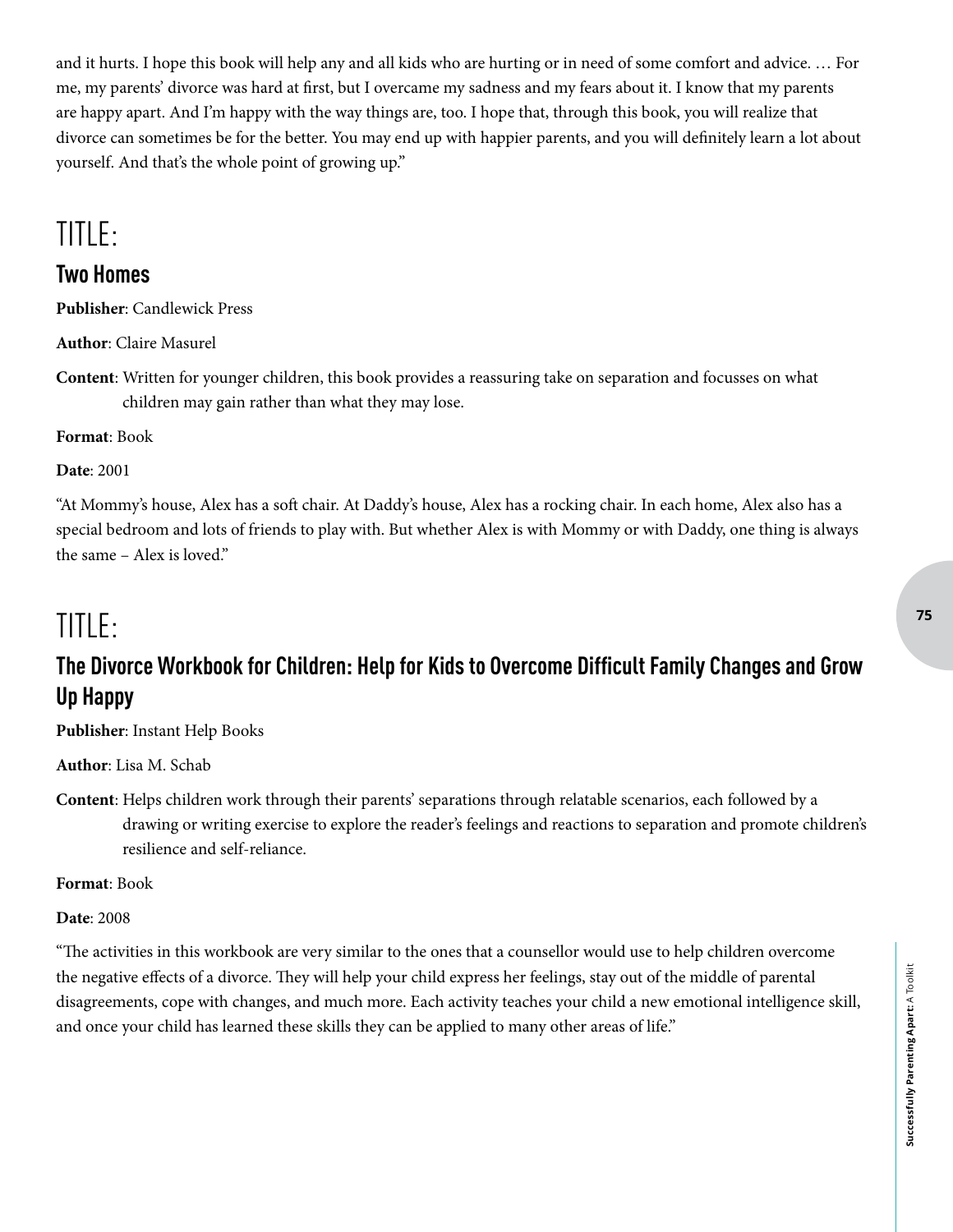# TITLE:

### **[What happens next? Information for kids about separation and divorce](http://www.justice.gc.ca/eng/rp-pr/fl-lf/famil/book-livre/index.html#toc)**

(www.justice.gc.ca/eng/rp-pr/f-lf/famil/book-livre/index.html#toc)

**Provider**: Justice Canada

**Content**: Written for children, this website provides an introduction to the law and how family law disputes are resolved, parenting plans, blended families and family violence. The website has definitions of common legal words and phrases and is written in child-friendly language.

**Formats**: Website, PDF

**Date**: 2015

"Tis booklet has two purposes. First, it's meant to help children between nine and twelve years old learn some basic facts about family law and give them an idea of the processes that parents may go through when they split up.

Second, it's meant to help children realize that it's normal for them to have an emotional response to the divorce of their parents. The booklet encourages children to think about voicing their concerns to someone they trust — like parents, grandparents, uncles and aunts or family friends, neighbours or someone from their church, synagogue or mosque."

## TITLE:

## **[Families Change: Guide to Separation and Divorce \(Teens\)](http://familieschange.ca/en)** (http://familieschange.ca/en)

**Provider**: Government of BC, Justice Education Society

**Content**: Written for youth, this website provides age-appropriate information, tailored to each province and territory, designed to help children through their parents' separation.

**Format**: Website

**Date**: None provided

"Separation and divorce have a profound impact on all family members. Loss of security is ofen coupled with intense feelings of grief. The stress can be overwhelming for kids, teens and parents.

Tis website can help. Get age-appropriate information to guide you through separation and divorce. Be sure the information is correct for your province. Select your age group and explore content in other sections too."

# TITLE:

### **The Divorce Helpbook for Teens**

**Publisher**: Impact Publishers

**Author**: Cynthia MacGregor

Content: Written for youth, this book talks about why parents separate and about difficult issues like the changes separation may bring, negotiating the demands of separated parents and understanding parenting time.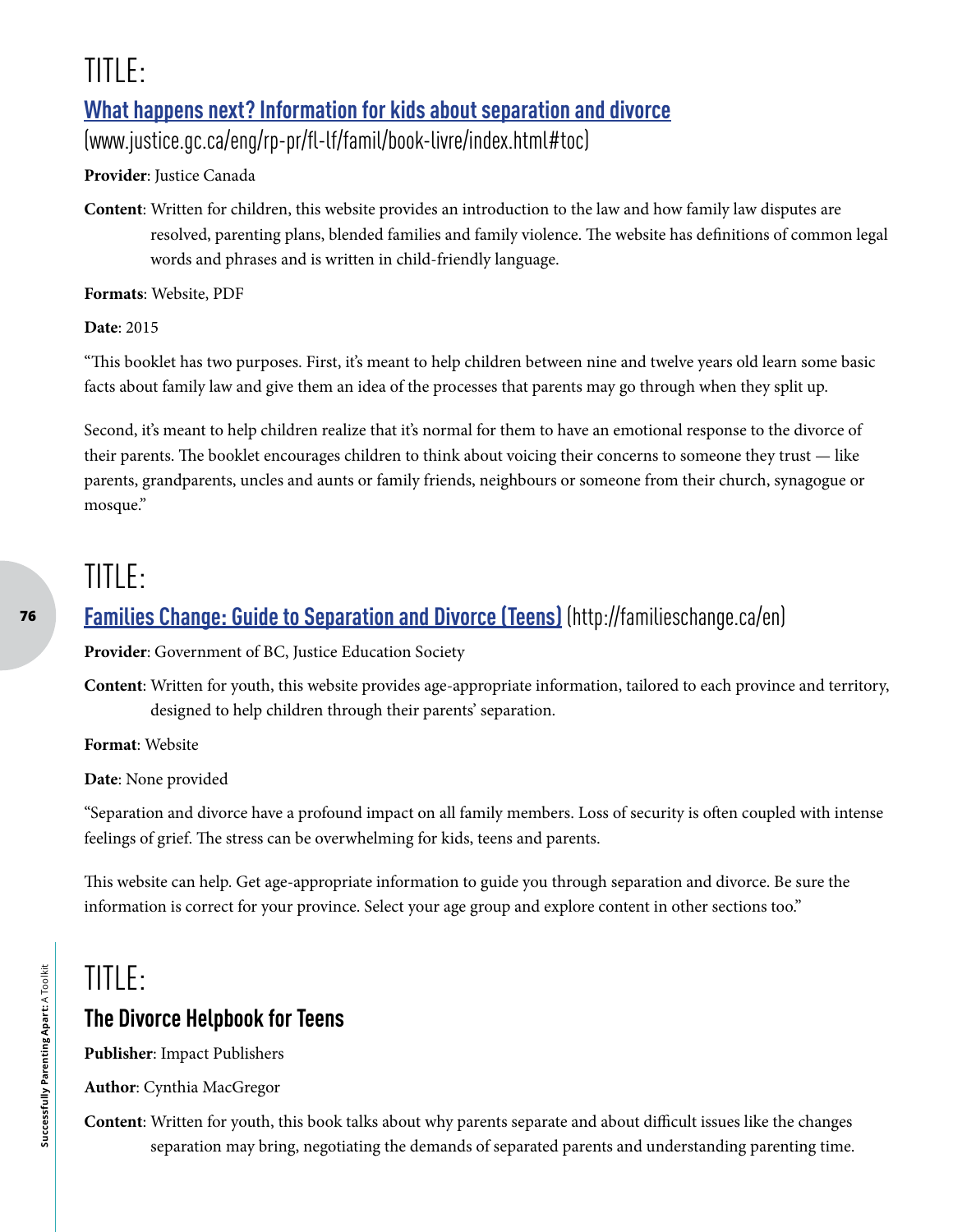#### **Format**: Book

**Date**: 2004

"It's rare for a divorce to leave the kids of the family untouched. Even when the parents have been fghting horribly for a long time, and the divorce brings welcome peace at last, there are issues to deal with: absent parents who don't visit as ofen as they should (or as ofen as the kids might like); parents who use their kids to carry messages to the other parent; parents who use their kids as spies to fnd out what's going on in the other parent's household; and perhaps the kid missing the parent who no longer lives in the house.

These are only a few of the situations kids have to deal with when their parents end a marriage."

## TITLE: **The Divorce Workbook for Teens: Activities to Help You Move Beyond the Breakup**

**Publisher**: Instant Help Books

**Author**: Lisa M. Schab

**Content**: Helps youth work through the experience of their parents' separation through a series of relatable scenarios, each followed by a writing exercise designed to explore the reader's emotional response to separation and the realities of living in separate homes.

**Format**: Book

**Date**: 2008

"Even though you are a teenager, you may feel like a little kid at times as you go through the experience of your parents' divorce. Having a family split apart is a challenging and life-changing situation that can make anyone feel shaky and insecure. You are facing a change that you probably didn't want or ask for. It is normal to be upset, but you can meet and conquer this challenge.

Tis book is designed specifcally to help you work through and successfully handle the experience of your parents' divorce. The exercises presented here won't magically make things better. They won't prevent your parents from splitting up, and they won't help them get back together again. What they will do is help you better understand your thoughts and feelings about the situation, and provide you with the coping skills to handle it."

# TITLE:

## **[My Parents Are Splitting Up](http://youthlaw.ca/my-parents-are-splitting-up/)** (http://youthlaw.ca/my-parents-are-splitting-up/)

**Provider**: Children's Legal and Educational Resource Centre

**Content**: This website provides information about separation and parenting apart in a helpful question and answer format, and addresses common but difficult questions such as "Do I get to decide where I want to live?" and "Can I read court documents?"

#### **Format**: Website

**Date**: None provided

"Separation and divorce are difficult experiences for most parents. The emotional pressures of going through a divorce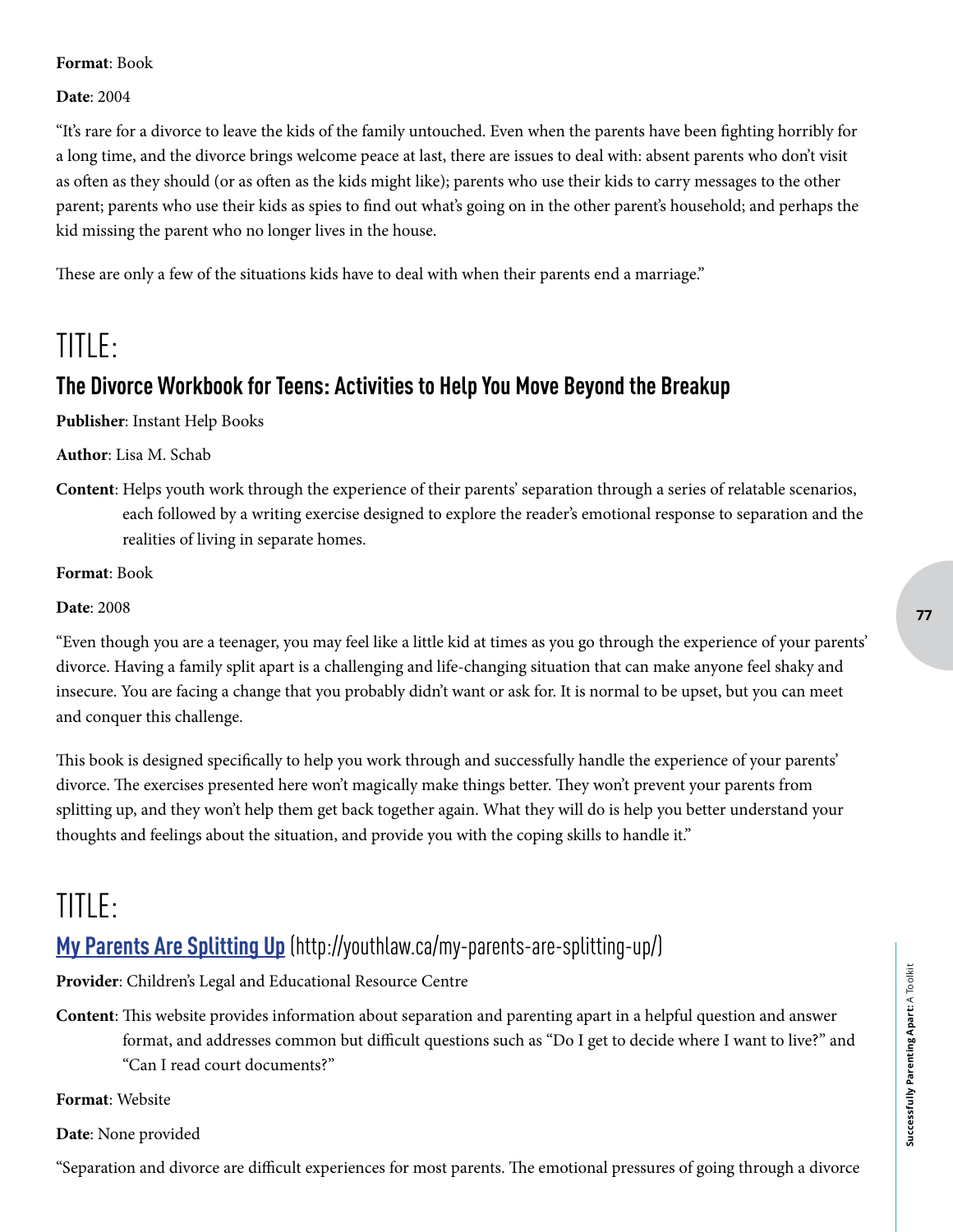can cause your parents to act diferently, and while you can be supportive of your parents during their divorce, do not feel responsible for their emotional health or behaviours. Your parents may seek the help of counsellors, therapists, or other professionals in order to cope with the trauma of divorce, and you may want to talk to your mom or dad about participating or having your own counsellor if the divorce is difficult for you to deal with.

You are not alone. Almost 8,000 divorces occur in Alberta *every year*, and across Canada there are about 1.2 million separated or divorced parents with children younger than 18-years-old."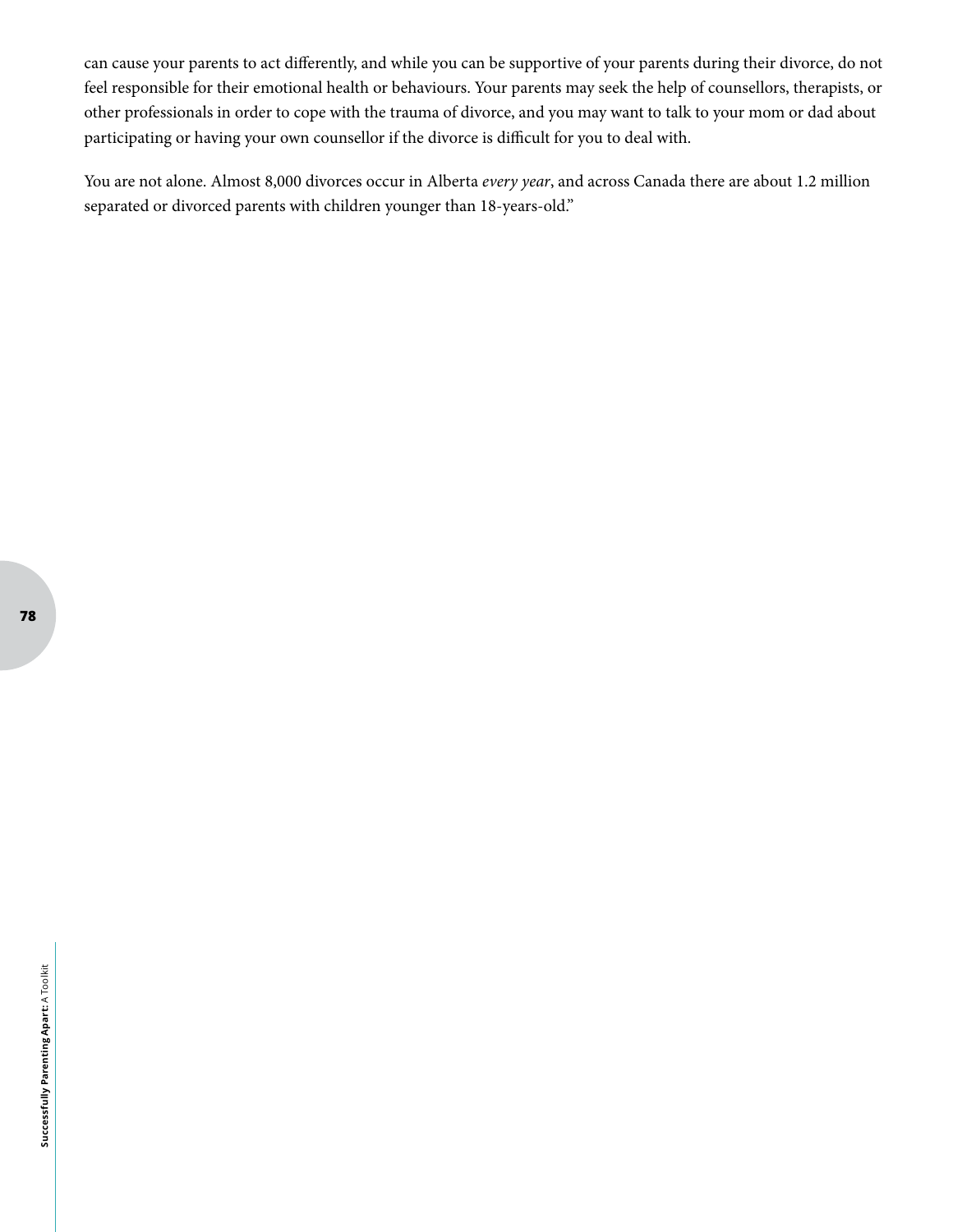# **13.** Family law information and resources

*The resources listed in this chapter are primary family law websites and key family law resources provided by the federal government and the governments of the provinces and territories. Links to family law legislation follow.*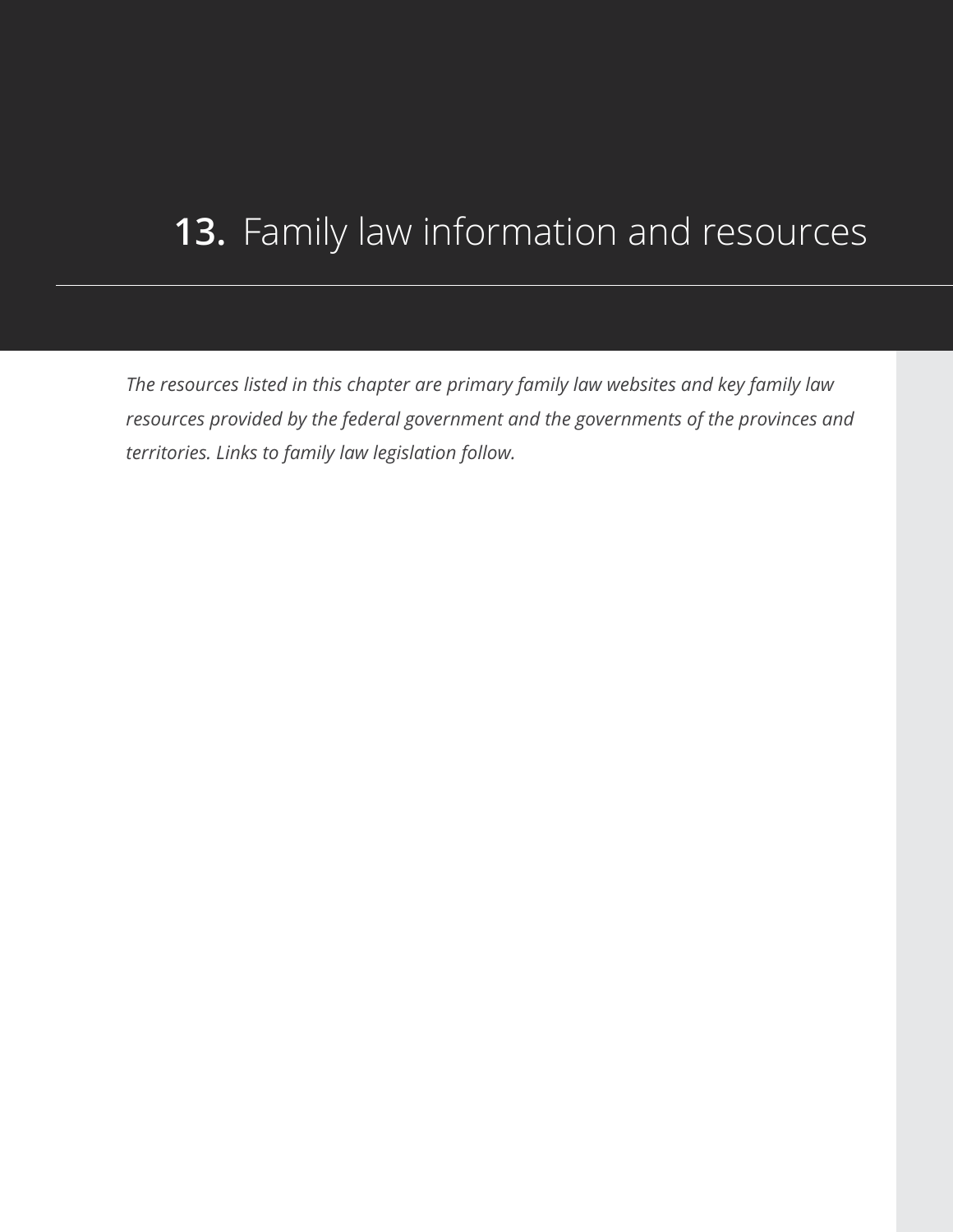### **Government of Canada**

# TITLE:

## **[Family Law](http://canada.justice.gc.ca/eng/fl-df/index.html)** (http://canada.justice.gc.ca/eng/fl-df/index.html)

**Provider**: Justice Canada

**Content**: The main family law resource from Justice Canada. It has comprehensive information on child support, spousal support, separation and divorce, parenting apart and making parenting plans.

**Format**: Website

**Date**: 2015

# TITLE: **[Child Support Table Look-Up Tool](http://canada.justice.gc.ca/eng/fl-df/child-enfant/look-rech.asp)** (http://ow.ly/cCke30azf2)

**Provider**: Justice Canada

**Content**: Calculates the basic amount of child support.

**Format**: Website

**Date**: 2015

## TITLE:

### **[Spousal Support Advisory Guidelines](http://canada.justice.gc.ca/eng/rp-pr/fl-lf/spousal-epoux/spag/index.html)** (http://ow.ly/GqFw30azfmn)

**Provider**: Justice Canada

**Content**: Provides the complete text of the Spousal Support Advisory Guidelines.

**Formats**: Website, PDF

**Date**: 2008

### **Alberta**

## TITLE:

### **[Family Law](https://justice.alberta.ca/programs_services/public_education/Pages/family_law.aspx)** (http://ow.ly/vcJR30azfpK)

**Provider**: Government of Alberta

Content: Family law resource provided by the Ministry of Justice and Solicitor General. More up to date information may be found through the main page of the **[Ministry's website](https://justice.alberta.ca/Pages/home.aspx)** (https://justice.alberta.ca/Pages/home.aspx).

**Format**: Website

**Date**: None provided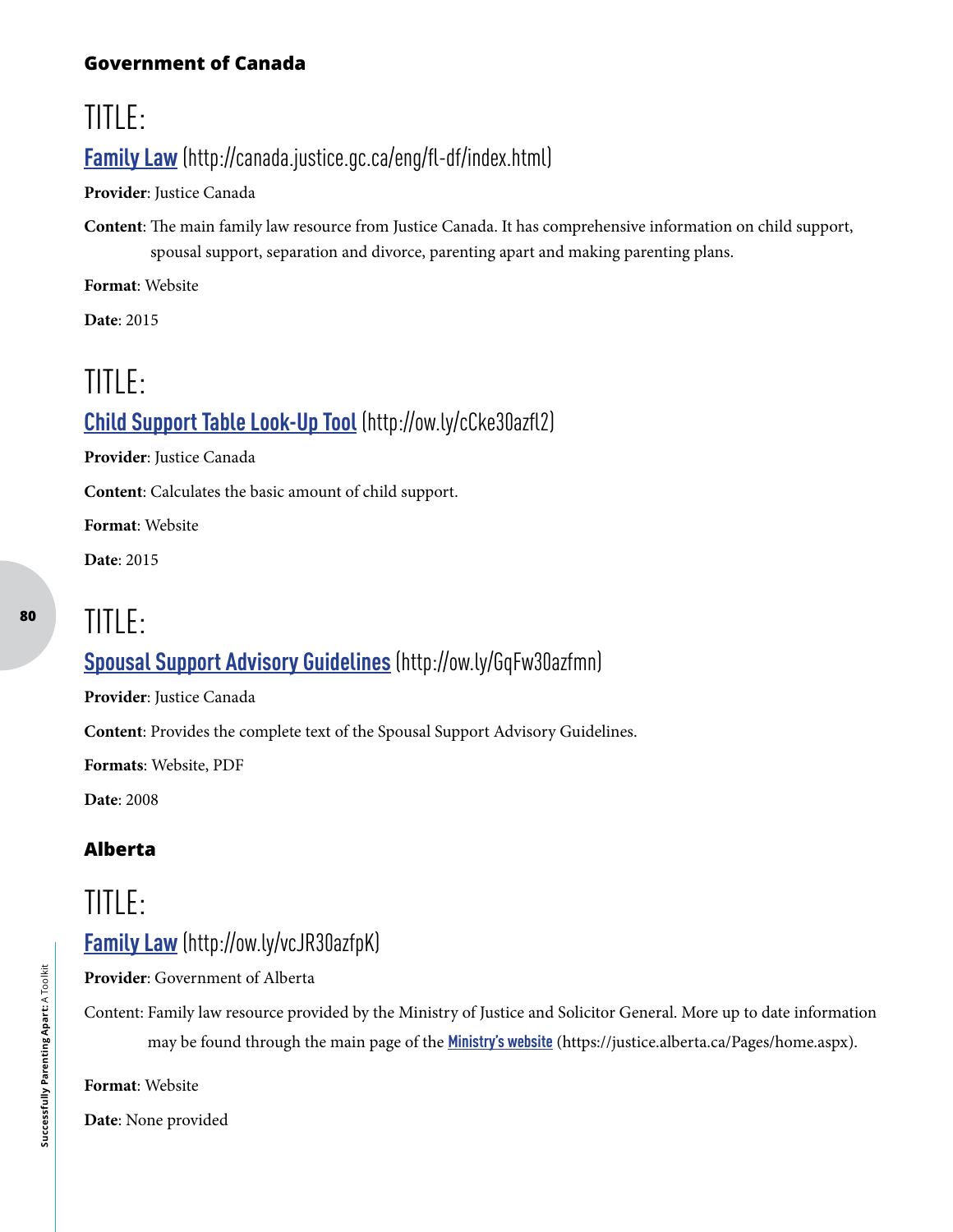### **British Columbia**

# TITLE:

## **[Family Justice](http://www2.gov.bc.ca/gov/content/life-events/divorce/family-justice)** (www2.gov.bc.ca/gov/content/life-events/divorce/family-justice)

**Provider**: Government of BC

**Content**: Family law webpage provided by the Government of BC addressing frequently asked questions and providing links to the pages on separation and divorce, parenting apart, child support, spousal support and dividing property, as well as resources provided by the Legal Services Society, Clicklaw and the Justice Education Society.

**Format**: Website

**Date**: None provided

### **Manitoba**

# TITLE:

## **[Family Law](https://www.gov.mb.ca/justice/family/law)** (https://www.gov.mb.ca/justice/family/law)

**Provider**: Government of Manitoba

Content: The family law resource provided by the Ministry of Justice, with links to information about grandparent and family access, child support and child support recalculation and spousal support, and to Family Law in Manitoba (an information booklet with comprehensive information about family law in the province).

**Format**: Website

**Date**: None provided

# TITLE:

### **[Family Law in Manitoba, 2014](http://www.gov.mb.ca/justice/family/law/pubs/familylawbooklet2014.pdf)** (http://ow.ly/E5ok30azfs9)

**Provider**: Government of Manitoba

**Content**: Provides information about family law in Manitoba, including court processes, married and unmarried relationships, separation and divorce, guardianship and parenting apart, child support, spousal support and the division of property.

**Format**: PDF

**Date**: 2014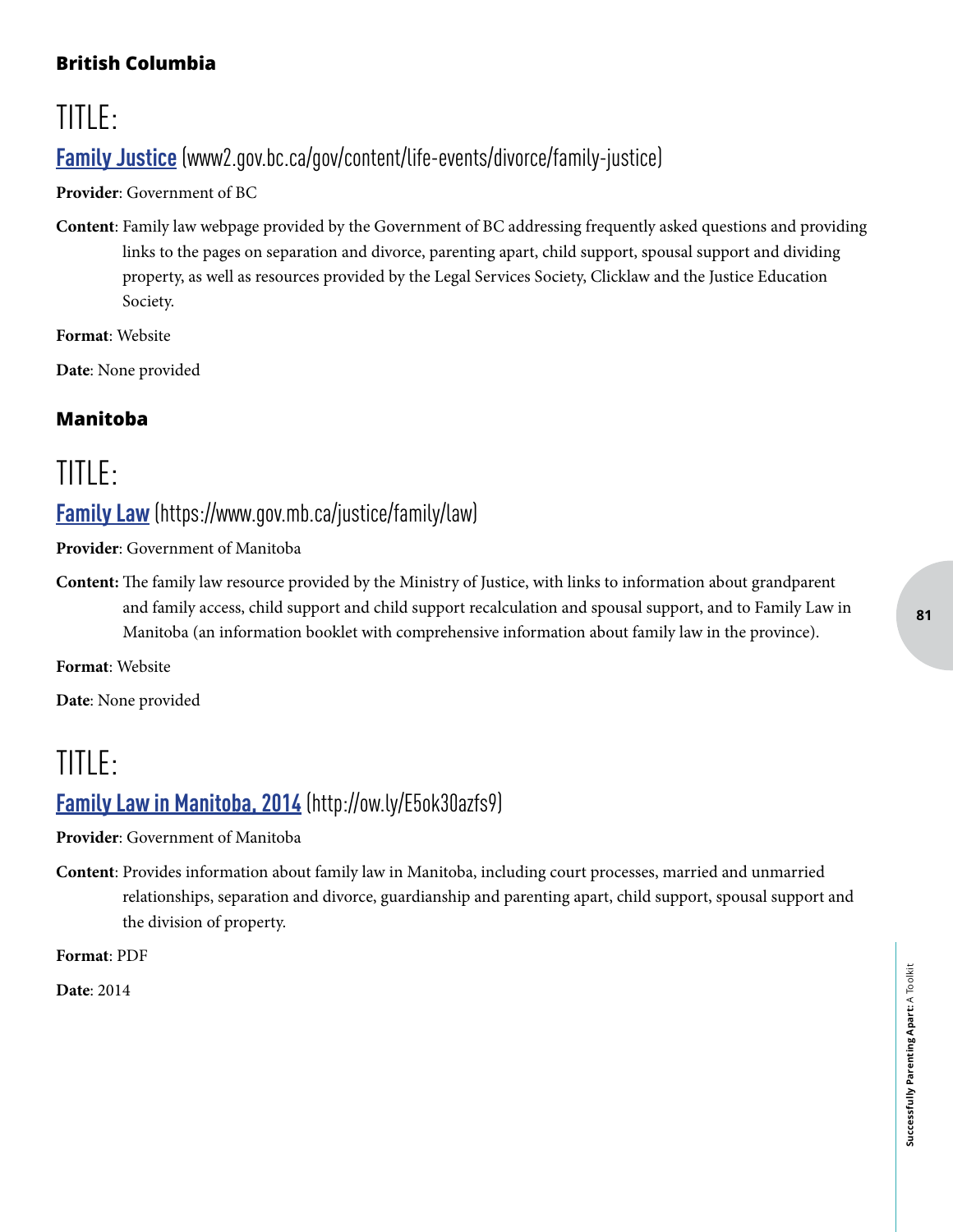### **New Brunswick**

# TITLE:

### **[Family Justice and Court Resources](http://www2.gnb.ca/content/gnb/en/departments/jps/justice/content/fjcr.html)** (http://ow.ly/aHbD30azfuu)

**Provider**: Government of New Brunswick

Content: The family law webpage from the Department of Justice and Public Safety providing links to the province's parenting apart program and services related to child support. More comprehensive topical information is available from the **[Public Legal Education and Information Service of New Brunswick](http://www.legal-info-legale.nb.ca/en/family_law_general)** (www.legal-info-legale.nb.ca/en/ family\_law\_general).

**Format**: Website

**Date**: None provided

### **Newfoundland and Labrador**

# TITLE:

### **[Families](http://www.justice.gov.nl.ca/just/families.html)** (www.justice.gov.nl.ca/just/families.html)

**Provider**: Government of Newfoundland and Labrador

Content: The family law webpage provided by the Department of Justice and Public Safety providing links to information about child support, separation and divorce. More comprehensive topical information is available in the Public Legal Information Association of Newfoundland and Labrador's booklet "**[The Family Law](http://publiclegalinfo.com/wp-content/uploads/2013/08/Family-Law-Guide.pdf)  [Guide for Newfoundlanders and Labradorians](http://publiclegalinfo.com/wp-content/uploads/2013/08/Family-Law-Guide.pdf)**" (http://ow.ly/nmKT30aMiYi).

**Format**: Website

**Date**: 2016

### **Northwest Territories**

## TITLE:

### **[Family Law in the NWT](https://www.justice.gov.nt.ca/en/files/family-law-guide/Family%20Law%20Guide%202017.pdf)** ( http://ow.ly/cVid30aMjIr)

**Provider**: Government of the Northwest Territories

**Content**: This family law booklet is provided by the Ministry of Justice, offering information about the court system, separation and divorce, custody and parenting apart, child support, spousal support and the division of property.

**Format**: PDF

**Date**: 2017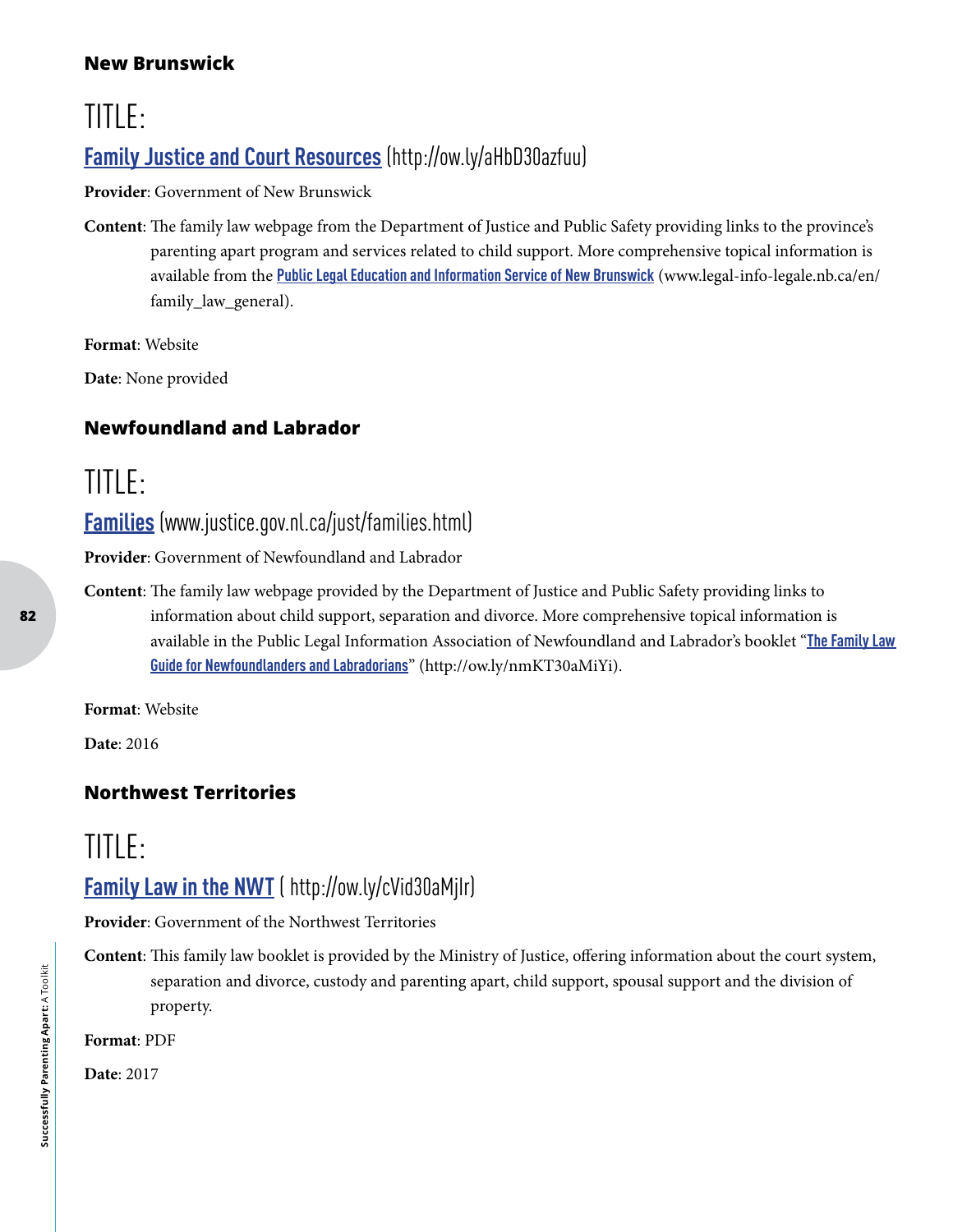### **Nova Scotia**

# TITLE:

## **[Family Law Nova Scotia](http://www.nsfamilylaw.ca/)** (www.nsfamilylaw.ca/)

**Provider**: Government of Nova Scotia

**Content**: Website provided by the Department of Justice in collaboration with other legal service providers, including Nova Scotia Legal Aid, the Nova Scotia Barrister's Society and the Canadian Bar Association Nova Scotia. It provides information about the court system separation and divorce, custody and access, child support and spousal support. Links to the court intake program, court forms and the parenting apart program are also provided.

**Format**: Website

**Date**: None provided

### **Ontario**

# TITLE:

### **[Family Law in Ontario](https://www.attorneygeneral.jus.gov.on.ca/english/family/)** (www.attorneygeneral.jus.gov.on.ca/english/family/)

**Provider**: Government of Ontario

Content: This family law resource provided by the Ministry of the Attorney General provides information about separation and divorce, parenting apart, child support and spousal support, and provides links to other resources provided by Community Legal Education Ontario and Legal Aid Ontario.

**Format**: Website

**Date**: 2016

### **Prince Edward Island**

# TITLE:

**[Family Law](https://www.princeedwardisland.ca/en/topic/family-law)** (www.princeedwardisland.ca/en/topic/family-law)

**Provider**: Government of Prince Edward Island

**Content**: Webpage provided by the Department of Justice and Public Safety provides links to information about mediation, child support and parenting apart. More detailed information is available from the family law websites of the **[Community Legal Information Association of PEI](http://www.cliapei.ca/content/page/%20publications_family)** (www.cliapei.ca/content/page/ publications\_family).

**Format**: Website

**Date**: None provided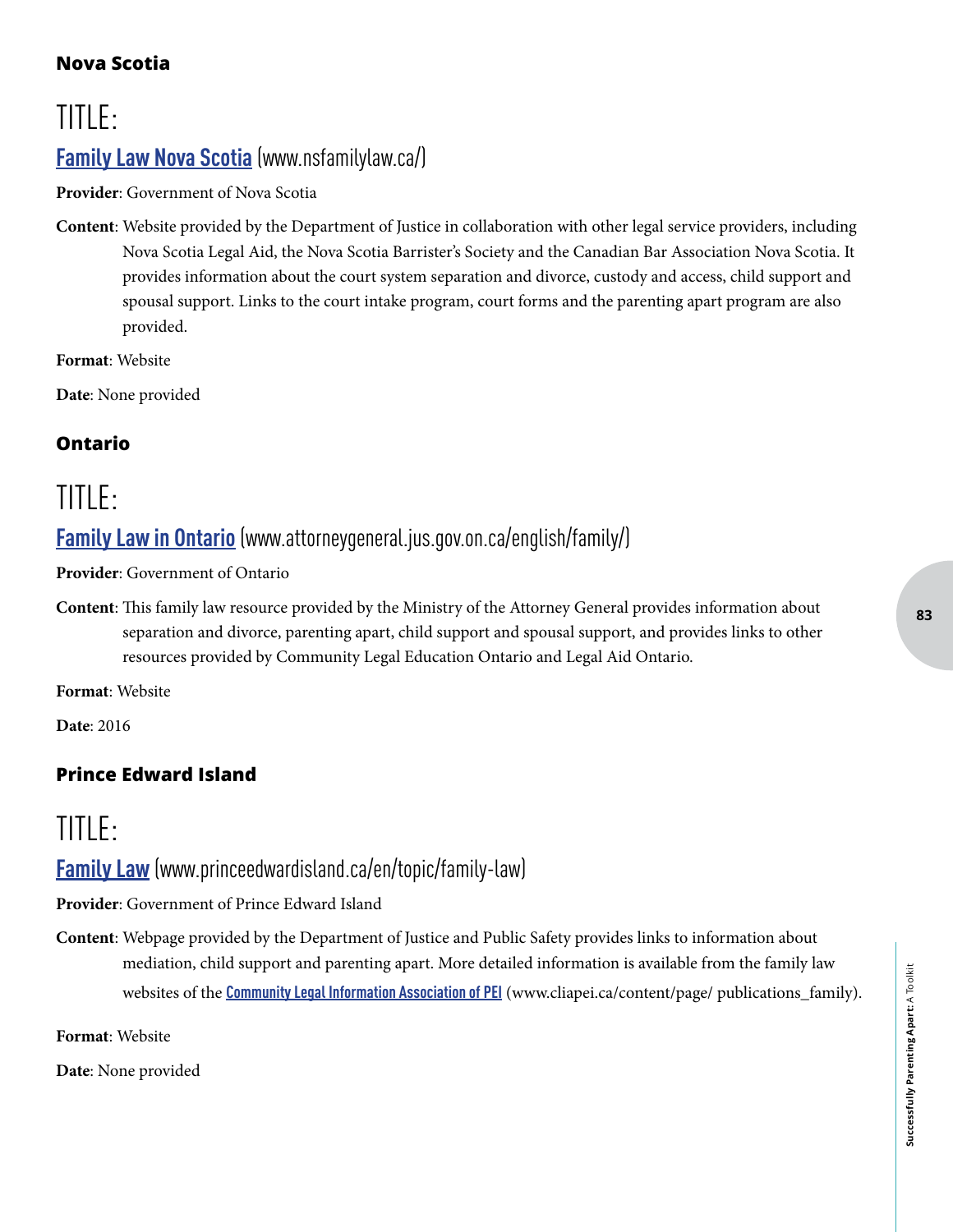### **Quebec**

# TITLE:

## **[Separation, Divorce and Dissolving a Civil Union](http://www.justice.gouv.qc.ca/english/publications/generale/sep-div-a.htm)** (http://ow.ly/k5BD30azfxI)

**Provider**: Government of Quebec

**Content**: One of several webpages from the Quebec Ministry of Justice on family law with information about separation and divorce, caring for children, child support, spousal support and division of property. Provides links to other government websites with more detailed information on mediation, the court system, the division of property, the rights of grandparents and child support.

**Format**: Website

**Date**: 2016

# TITLE:

**[The Québec Model for the Determination of Child Support Payments](http://www.justice.gouv.qc.ca/english/publications/generale/pdf/modele_brochure2016-a.pdf)** (http://www.justice.gouv.qc.ca/ english/publications/generale/pdf/modele\_brochure2016-a.pdf)

**Provider**: Government of Quebec

**Content**: Describes how child support is calculated in Quebec and discusses how parents' disposable income is calculated, and how orders and agreements are made and adjusted.

**Format**: PDF

**Date**: 2015

### **Saskatchewan**

## TITLE:

### **[Separating or Getting a Divorce](http://www.saskatchewan.ca/residents/births-deaths-marriages-and-divorces/separation-or-divorce)** (http://ow.ly/NhRg30azfz8)

**Provider**: Government of Saskatchewan

**Content**: Webpage provides links to information about child support, custody and parenting apart, separation and divorce. More comprehensive information is available from the Family Law Saskatchewan website, a project of the **[Public Legal Education Association of Saskatchewan](http://familylaw.plea.org/)** (http://familylaw.plea.org/).

**Format**: Website

**Date**: None provided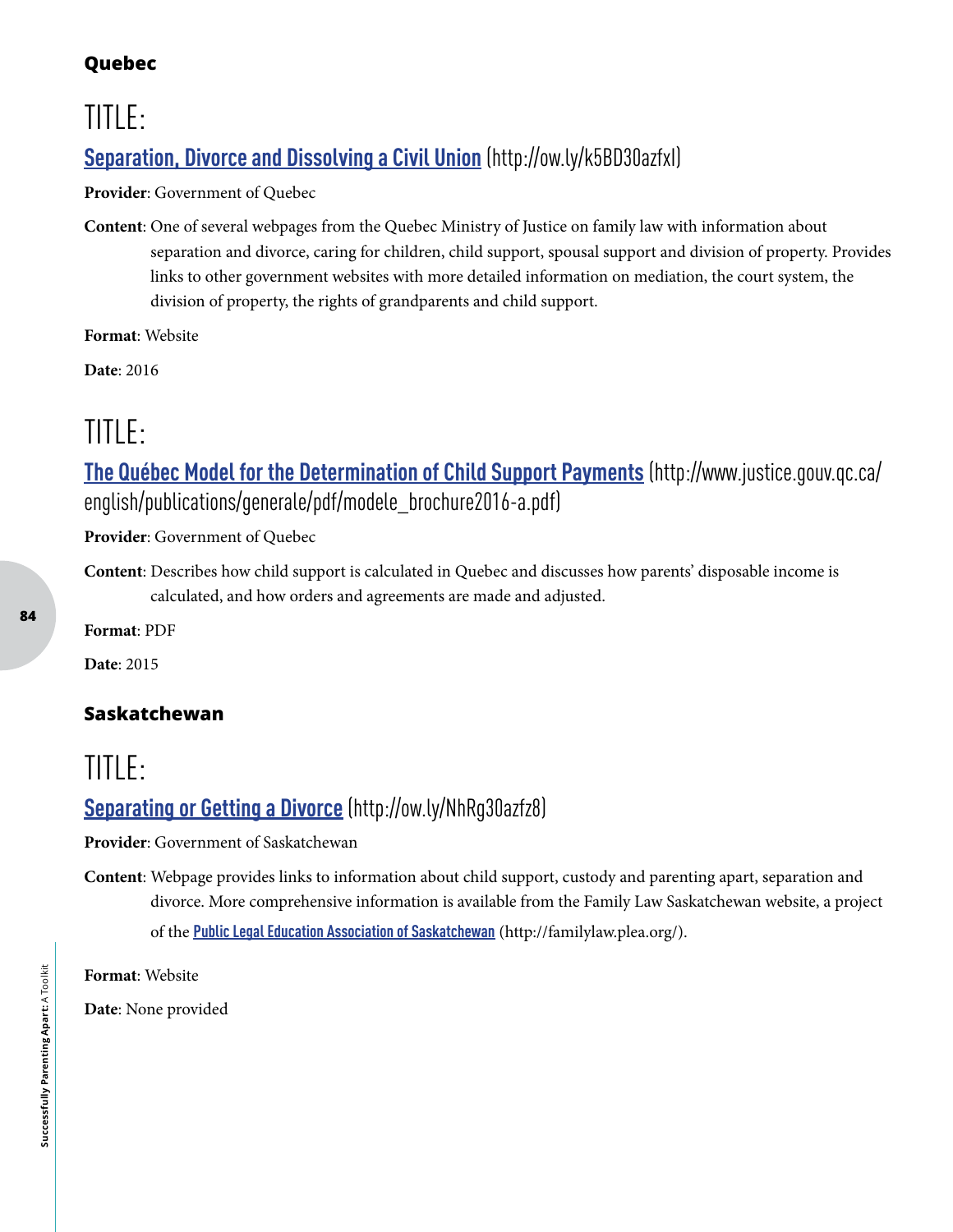### **Yukon**

# TITLE: **[Family Law](http://www.justice.gov.yk.ca/family_law.html)** (www.justice.gov.yk.ca/family\_law.html)

**Provider**: Yukon Government

**Content**: Webpage provided by the Department of Justice provides links to the websites of the Family Law Information Centres and the Maintenance Enforcement Program. The information centres' **[website](http://www.yukonflic.ca/index.html)** (www.yukonflic.ca/ index.html), offers more detailed information about child support, parenting apart and grandparents' rights; the booklet "**[Splitting Up: The Yukon Law on Separation](http://yplea.com/wp-content/uploads/2013/03/Splitting-Up-Booklet.pdf)**" (http://yplea.com/wp-content/uploads/2013/03/Splitting-Up-Booklet.pdf) by the Yukon Public Legal Education Association also provides a lot of good information about family law and dispute resolution in the Yukon.

**Format**: Website

**Date**: 2016

### **General family law legal information**

# TITLE:

### **[Children in Family Law Matters](http://wiki.clicklaw.bc.ca/index.php?title=Children_in_Family_Law_Matters)** (http://ow.ly/aBDL30azfAM)

**Provider**: Clicklaw Wikibooks

**Content**: Tis wikibook provides a comprehensive discussion of parenting apart, including important legal concepts about care of children, parenting assessments, diferent kinds of parenting plans and how to deal with problems.

**Format**: Wikibook

#### **Date**: 2015

"This introductory section provides an overview of the law on the care of children after separation, and looks at traditional and developing concepts in this area of the law. It also discusses the interests that grandparents and other non-parents or guardians might have regarding the care of children. Other sections of this chapter look more closely at some of the non-legal issues involved with the care of children, including: parenting afer separation, guardianship and contact, custody and access, making changes to orders and agreements involving children, and the problem of estrangement and alienation."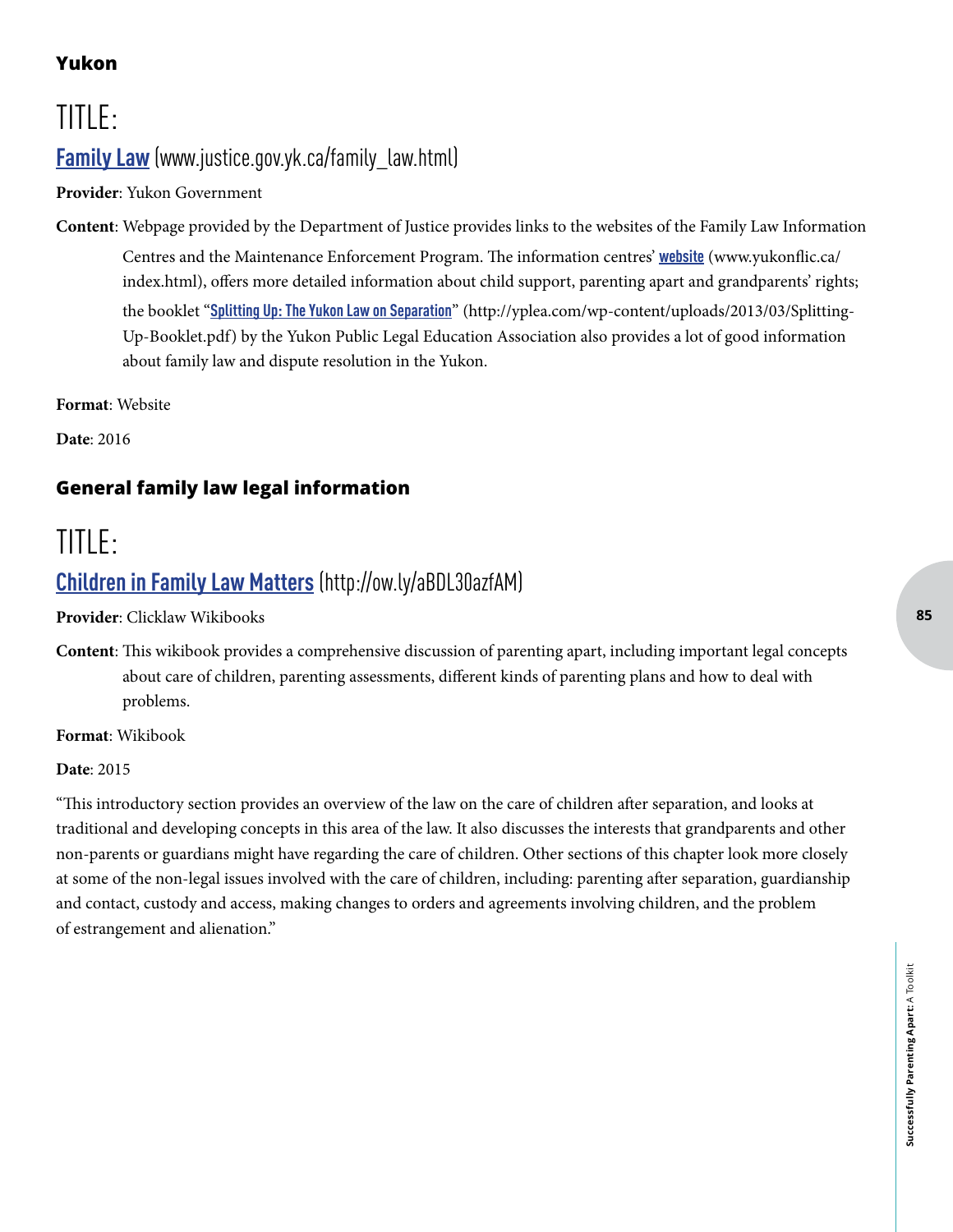# TITLE:

### **[Child Custody and Access](https://www.justice.gov.nt.ca/en/child-custody-and-access/)** (www.justice.gov.nt.ca/en/child-custody-and-access/)

**Provider**: Government of the Northwest Territories

**Content**: Provides a short explanation of common legal terms like sole custody, joint custody, shared custody and child support.

#### **Format**: Website

**Date**: None provided

"A parent with *custody* of a child is responsible for the physical care of the child, including where the child lives and the daily decisions about how they are raised. You must have custody of a child to be involved in making the major decisions about a child's life such as their education, religion, and health care.

*Access* is the legal term for the right of the child and parent to spend time together. Although they may not have a role in making decisions, a parent with access has the right to receive information about the child's education, health, and well-being. Other family members, like grandparents, can also have the right to access. Usually a parent who does not have custody will have access to the child."

## TITLE: **[Family Law in Manitoba, 2014](http://www.gov.mb.ca/justice/family/law/pubs/familylawbooklet2014.pdf)** (http://ow.ly/y9iA30azfD1)

**Provider**: Government of Manitoba

**Content**: Discusses the meaning of sole custody, joint custody, shared custody and the best interests of the child, and talks about parenting plans in orders and agreements.

**Format**: PDF

**Date**: 2014

"The legal term *custody* refers to all the rights and duties related to the care of a child. This includes the right to make all important decisions about the child's care and upbringing (*legal custody*), and the right to the actual everyday physical care and control of the child (*physical custody*). …

Access usually means the right to have visits with a child, but it can also mean other kinds of contact, such as regular telephone calls, the right to send e-mail messages to the child or the right to send or receive cards or gifs."

# TITLE:

### **[The Family Law Guide for Newfoundlanders and Labradorians](http://publiclegalinfo.com/wp-content/uploads/2013/08/Family-Law-Guide.pdf)** (http://ow.ly/co1Z30azfEi)

**Provider**: Public Legal Information Association of Newfoundland and Labrador

**Content**: Discusses terms like custody, reasonable access and specifed access, how decisions about custody and access are made, and the diferent kinds of arrangements that can be made for parenting apart.

**Format**: PDF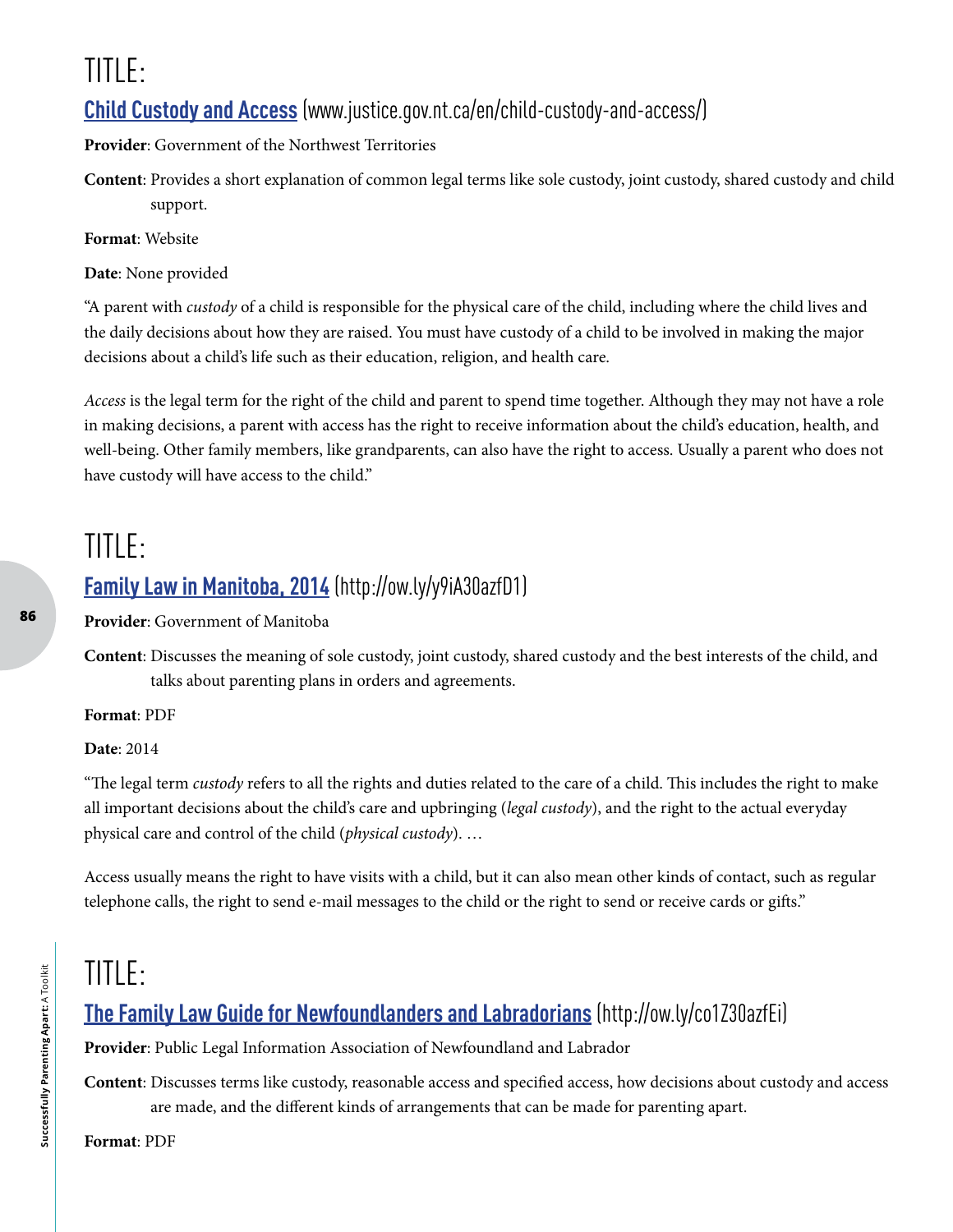#### **Date**: 2009

"When two parents are living together in a common law relationship or are legally married, custody of a child is usually not an issue. However, the relationship between parents may break down resulting in separation and/or divorce. During this time, a decision must be made about who the child/ren will live with."

## TITLE: **[What You Should Know About Family Law in Ontario](https://www.attorneygeneral.jus.gov.on.ca/english/family/familyla.html)** (http://ow.ly/d7T530azfGl)

**Provider**: Government of Ontario

**Content**: Provides an overview of family law in Ontario and discusses the law on custody, access and child support.

**Format**: Website

**Date**: 2012

"Parents are responsible for their children. When a family is living together, both parents share the responsibility for their children's upbringing, education and everyday lives. Tis applies whether the parents are married or not.

When you separate, you have to arrange for the care of your children. They need a place to live, food and clothing. Most important, they need to feel loved and supported even though their parents are not living together."

# TITLE:

### **[Custody and Access, Guardianship, Parenting Arrangements and Contact](http://www.cbabc.org/For-the-Public/Dial-A-Law/Scripts/Family-Law/142)** (http://ow.ly/NKPI30azf-HA)

**Provider**: Canadian Bar Association British Columbia

**Content**: Talks about the meaning and diference between custody and guardianship, how parenting plans are decided, and when children's views and voices are heard when making decisions about parenting plans.

**Formats**: Website

**Date**: 2014

"For couples that are thinking about separating or have already separated, the continued parenting of the children is ofen the biggest concern. Tis script discusses custody and access under the *Divorce Act* and guardianship, parenting arrangements and contact under the *Family Law Act*. It applies to anyone who is a parent, regardless of the nature of the parents' relationship with each other."

## TITLE:

### **[Families and the Law: Child Custody and Parenting](http://www.cplea.ca/wp-content/uploads/2015/12/ChildCustodyandParenting.pdf)** (http://ow.ly/uQf930azfIY)

**Provider**: Centre for Public Legal Education Alberta

**Content**: Discusses the law about custody and parenting in Alberta, including custody, guardianship and parenting plans.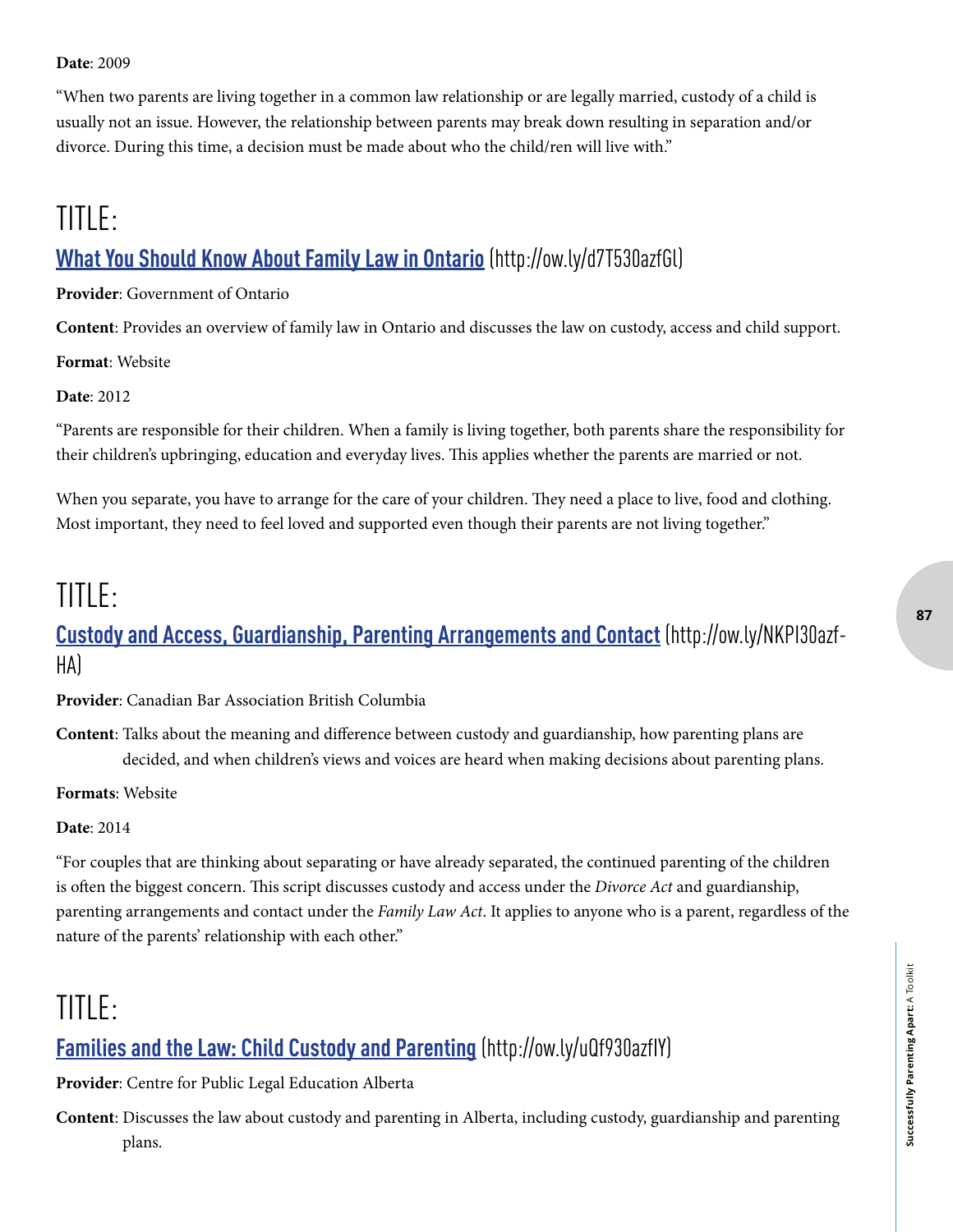#### **Formats**: PDF

**Date**: 2014

"This booklet explains the law and parenting in Alberta. There is information about custody and guardianship, parenting plans, how to make agreements with the other parent, common problems and suggestions on how to resolve them.

Family law is complicated. Finding out about the law and your options is a very good first step. There are a lot of people and organizations who can help you. We've listed these referrals at the back of this booklet."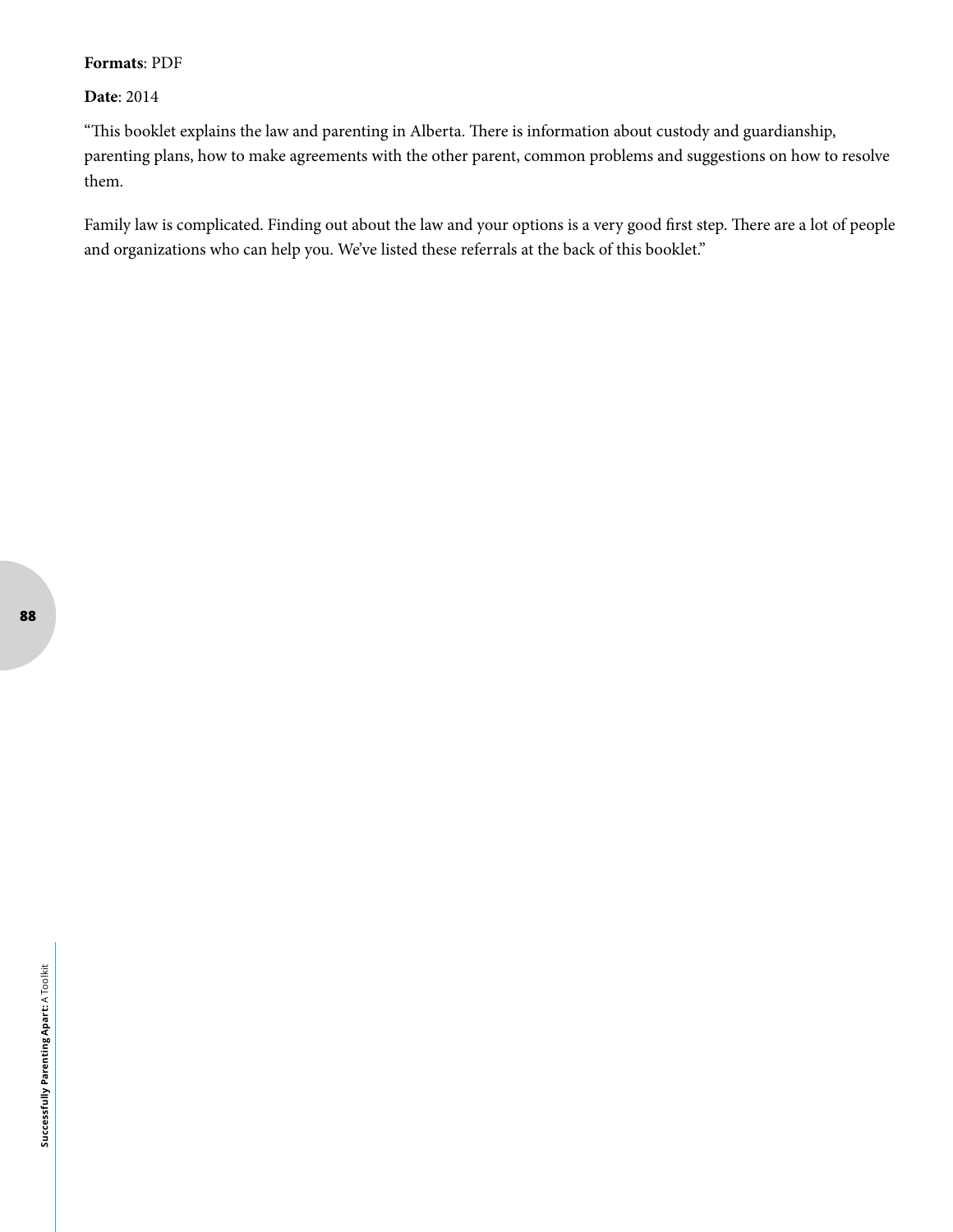# 14. Family law legislation

*The resources listed in this chapter are the most up-to-date versions of the main laws about families, separation and parenting apart, hosted by the Canadian Legal Information Institute. Links to the main laws websites of the federal government and the governments of the provinces and territories are also provided.*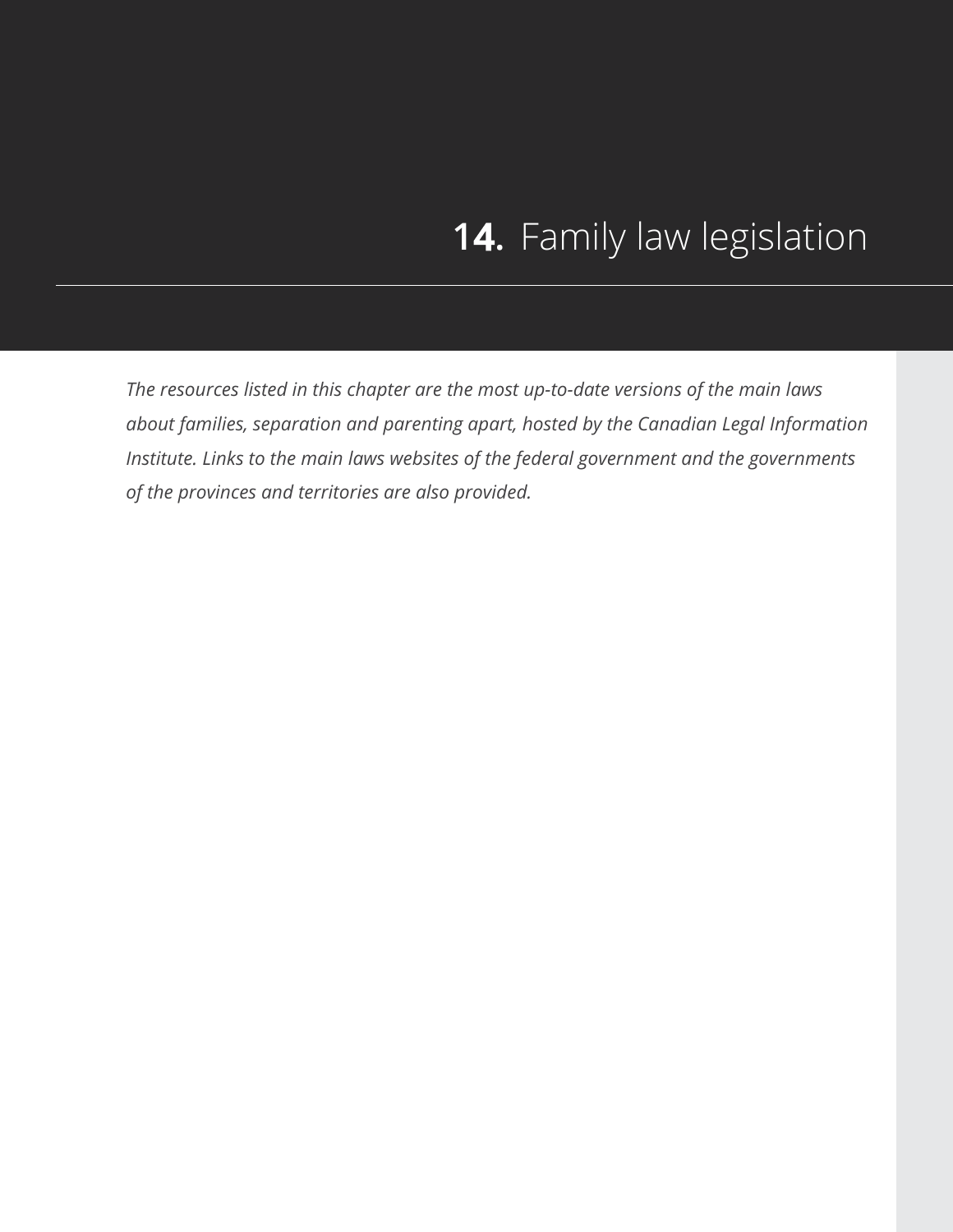#### **Government of Canada**

**[Consolidated Acts](http://laws-lois.justice.gc.ca/eng/acts/)** (http://laws-lois.justice.gc.ca/eng/acts/) **[Divorce Act](http://canlii.ca/t/7vbw)** (http://canlii.ca/t/7vbw) **[Federal Child Support Guidelines](http://canlii.ca/t/80mh)**(http://canlii.ca/t/80mh)

### **Alberta**

**[Laws Online/Catalogue](http://www.qp.alberta.ca/Laws_Online.cfm)** (www.qp.alberta.ca/Laws\_Online.cfm) **[Adult Interdependent Relationships Act](http://canlii.ca/t/827d)** (http://canlii.ca/t/827d) **[Alberta Child Support Guidelines](http://canlii.ca/t/82zw)** (http://canlii.ca/t/82zw) **[Family Law Act](http://canlii.ca/t/81vc)** (http://canlii.ca/t/81vc) **[Matrimonial Property Act](http://canlii.ca/t/81r2)** (http://canlii.ca/t/81r2) **British Columbia**

**[BC Laws](http://www.bclaws.ca/civix/content/complete/statreg/?xsl=/templates/browse.xsl)** (http://ow.ly/l7su30azfL8)

**[Family Law Act](http://canlii.ca/t/8q3k)** (http://canlii.ca/t/8q3k)

**[Family Law Act Regulation](http://canlii.ca/t/8rdx)** (http://canlii.ca/t/8rdx)

**90**

**[Continuing Consolidation of the Statutes of Manitoba](http://web2.gov.mb.ca/laws/statutes/index_ccsm.php)** (http://ow.ly/kIEO30azfNM) **[Child Support Guidelines Regulation](http://canlii.ca/t/8f5n)** (http://canlii.ca/t/8f5n) **[The Family Maintenance Act](http://canlii.ca/t/8gz3)** (http://canlii.ca/t/8gz3) **[The Family Property Act](http://canlii.ca/t/8grb)** (http://canlii.ca/t/8grb) **New Brunswick [Attorney General](http://laws.gnb.ca/en/BrowseTitle)** (http://laws.gnb.ca/en/BrowseTitle) **[Child Support Guidelines Regulation](http://canlii.ca/t/898q)** (http://canlii.ca/t/898q)

**[Family Services Act](http://canlii.ca/t/88bd)** (http://canlii.ca/t/88bd)

**[Guardianship of Children Act](http://canlii.ca/t/8pw3)** (http://canlii.ca/t/8pw3)

**[Marital Property Act](http://canlii.ca/t/8rcm)** (http://canlii.ca/t/8rcm)

### **Newfoundland and Labrador**

**[Consolidated Statutes and Regulations](http://www.assembly.nl.ca/legislation/sr/consolidation/)** (www.assembly.nl.ca/legislation/sr/consolidation/)

**[Child Support Guidelines Regulation](http://canlii.ca/t/8cct)** (http://canlii.ca/t/8cct)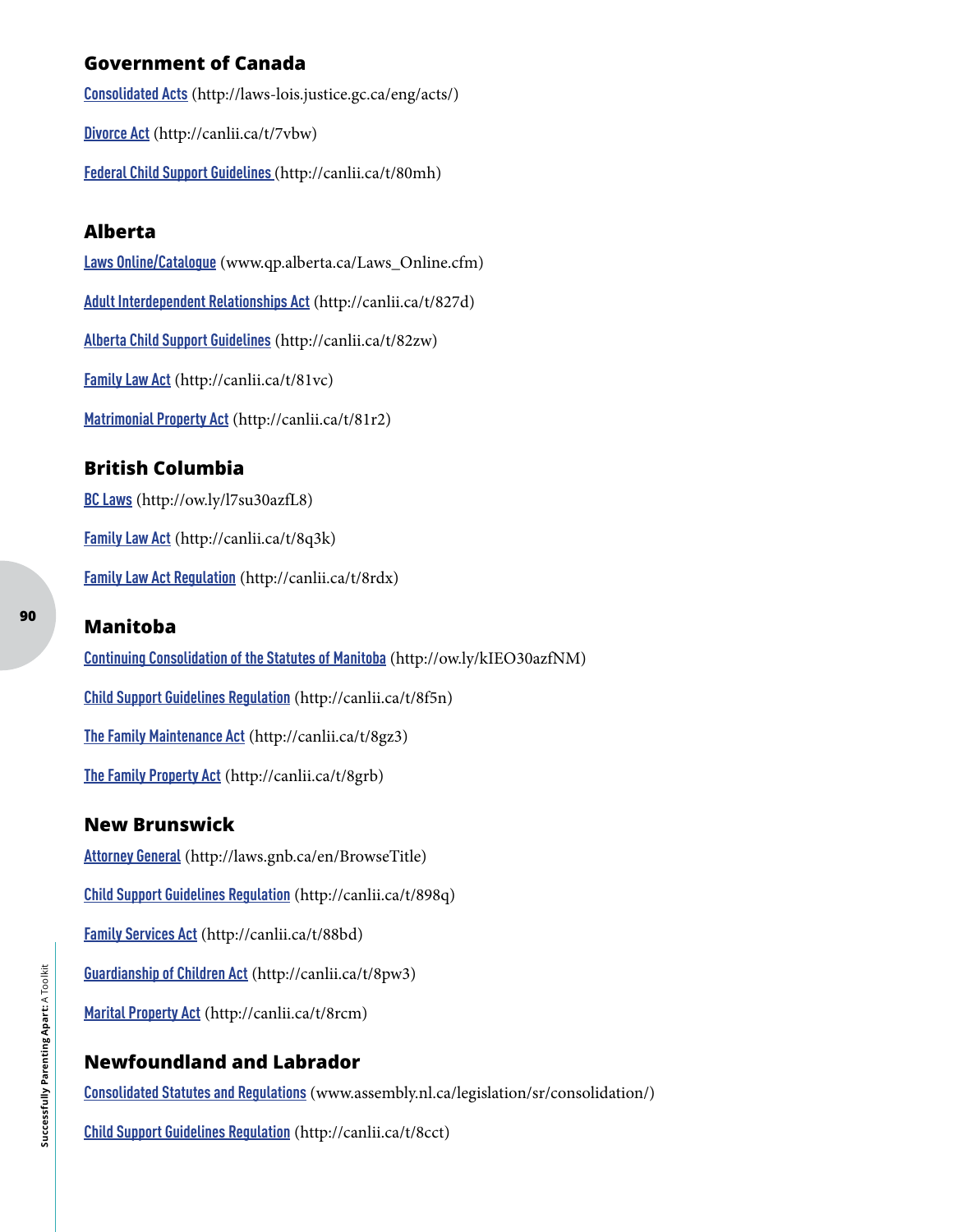**[Children's Law Act](http://canlii.ca/t/8b2p)** (http://canlii.ca/t/8b2p)

**[Family Law Act](http://canlii.ca/t/8b1v)** (http://canlii.ca/t/8b1v)

### **Northwest Territories**

**[Legislation of the Northwest Territories](https://www.justice.gov.nt.ca/en/legislation/)** (www.justice.gov.nt.ca/en/legislation/) **[Child Support Guidelines](http://canlii.ca/t/8hcf)** (http://canlii.ca/t/8hcf) **[Children's Law Act](http://canlii.ca/t/8hrv)** (http://canlii.ca/t/8hrv) **[Family Law Act](http://canlii.ca/t/8hsf)** (http://canlii.ca/t/8hsf)

#### **Nova Scotia**

**[House of Assembly Offce of the Legislative Counsel](http://nslegislature.ca/legc/index.htm)** (http://nslegislature.ca/legc/index.htm) **[Child Maintenance Guidelines](http://canlii.ca/t/876l)** (http://canlii.ca/t/876l) **[Guardianship Act](http://canlii.ca/t/87bx)** (http://canlii.ca/t/87bx) **Child [Maintenance](http://canlii.ca/t/876l) Guidelines** (http://canlii.ca/t/876l) **[Matrimonial Property Act](http://canlii.ca/t/87xm)** (http://canlii.ca/t/87xm)

#### **Nunavut**

**[Statutes and Regulations](http://www.gov.nu.ca/justice/consolidated-law)** (www.gov.nu.ca/justice/consolidated-law)

**[Child Support Guidelines](http://canlii.ca/t/8kpb)** (http://canlii.ca/t/8kpb)

**[Children's Law Act](http://canlii.ca/t/8l2c)** (http://canlii.ca/t/8l2c)

**[Family Law Act](http://canlii.ca/t/8l2v)** (http://canlii.ca/t/8l2v)

#### **Ontario**

**[Consolidated Laws](https://www.ontario.ca/laws)** (www.ontario.ca/laws)

**[Child Support Guidelines](http://canlii.ca/t/s6k)** (http://canlii.ca/t/s6k)

**[Children's Law Reform Act](http://canlii.ca/t/8k)** (http://canlii.ca/t/8k)

**[Family Law Act](http://canlii.ca/t/2d8)** (http://canlii.ca/t/2d8)

#### **Prince Edward Island**

**[Statutes and Regulations](https://www.princeedwardisland.ca/en/legislation/all/all/a)** (www.princeedwardisland.ca/en/legislation/all/all/a)

**[Child Support Guidelines Regulations](http://canlii.ca/t/8dhw)** (http://canlii.ca/t/8dhw)

**[Custody Jurisdiction and Enforcement Act](http://canlii.ca/t/8d53)** (http://canlii.ca/t/8d53)

**[Family Law Act](http://canlii.ca/t/8d9j)** (http://canlii.ca/t/8d9j)

**91**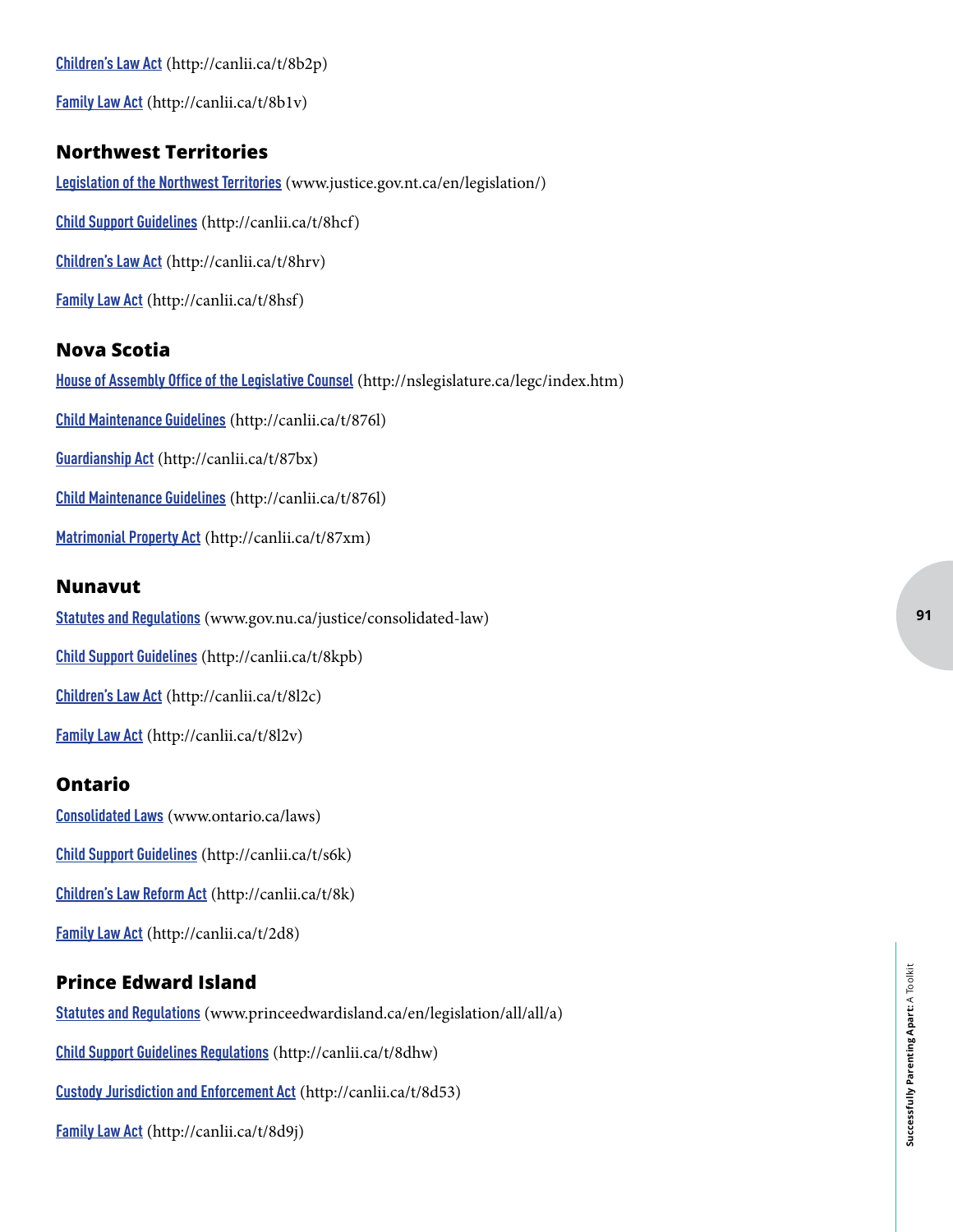### **Quebec**

**[LégisQuébec](http://legisquebec.gouv.qc.ca/en/BrowseChapter?corpus=statutes)** (http://ow.ly/G16R30azfQZ)

**[Family Law Act](http://canlii.ca/t/z35)** (http://canlii.ca/t/z35)

**[Regulation Respecting the Determination of Child Support Payments](http://canlii.ca/t/10pq)** (http://canlii.ca/t/10pq)

#### **Saskatchewan**

**[Complete List Acts and Regulations](http://www.qp.gov.sk.ca/index.cfm?fuseaction=publications.actreg&id=2)** (www.qp.gov.sk.ca/index.cfm?fuseaction=publications.actreg&id=2)

**[The Children's Law Act](http://canlii.ca/t/wv1)** (http://canlii.ca/t/wv1)

**[Family Maintenance Act](http://canlii.ca/t/x34)** (http://canlii.ca/t/x34)

**[Family Maintenance Regulations, 1988](http://canlii.ca/t/v8k)** (http://canlii.ca/t/v8k)

**[The Family Property Act](http://canlii.ca/t/wnj)** (http://canlii.ca/t/wnj)

#### **Yukon**

**[Acts and Regulations](http://www.gov.yk.ca/legislation/legislation/page_a.html)** (www.gov.yk.ca/legislation/legislation/page\_a.html)

**[Children's Law Act](http://canlii.ca/t/8j6c)** (http://canlii.ca/t/8j6c)

**[Family Property and Support Act](http://canlii.ca/t/8jd1)** (http://canlii.ca/t/8jd1)

**[Yukon Child Support Guidelines](http://canlii.ca/t/8k66)** (http://canlii.ca/t/8k66)

Please direct feedback, comments and enquiries to:

Contact email: **[cbafamilylaw@cba.org](mailto:cbafamilylaw%40cba.org?subject=)**

Contact telephone: 1-800-267-8860